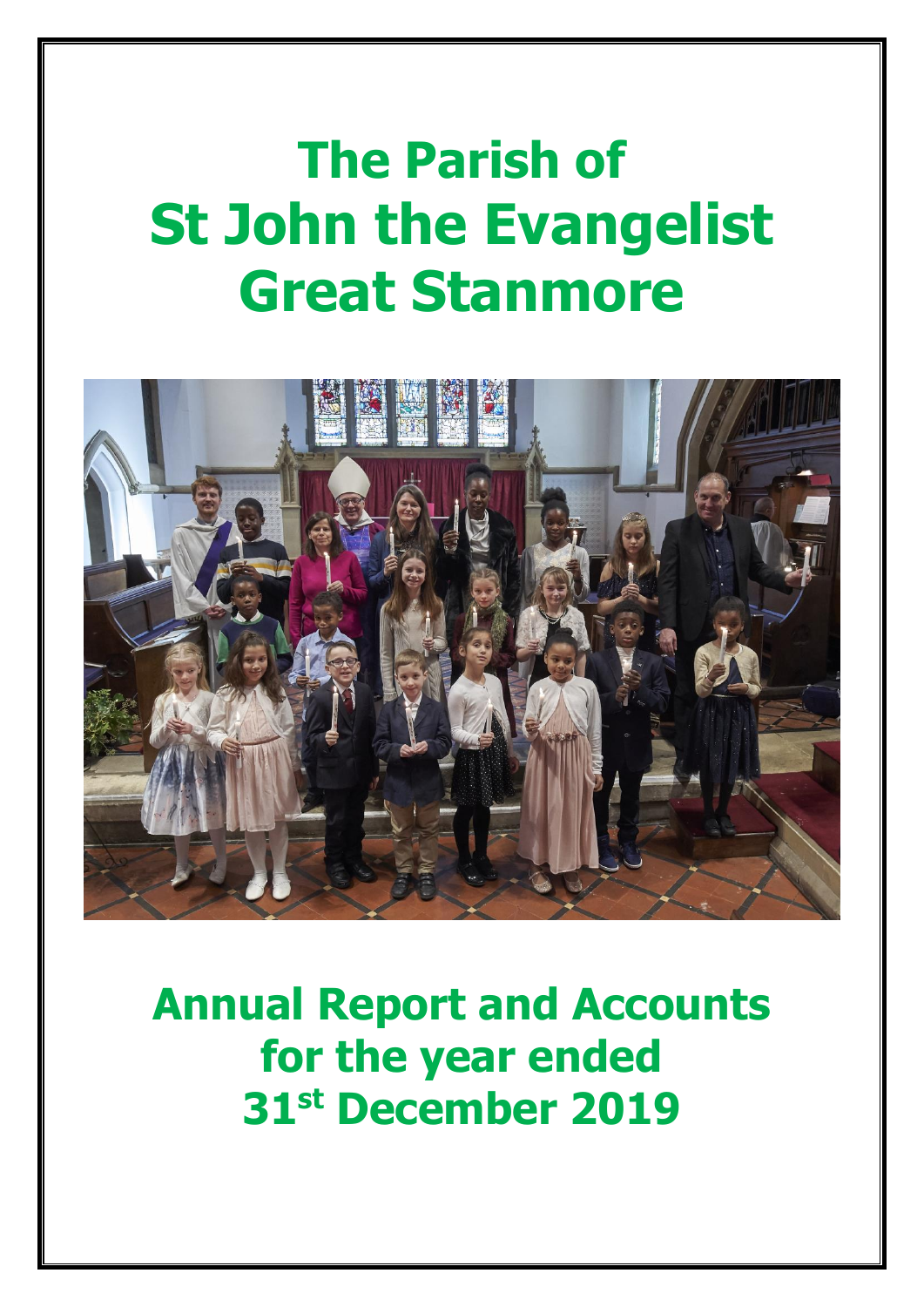**Front Cover photo** (used with permission) **Parish Confirmation with the Rt. Revd Pete Broadbent (Bishop of Willesden) 8 th December 2019**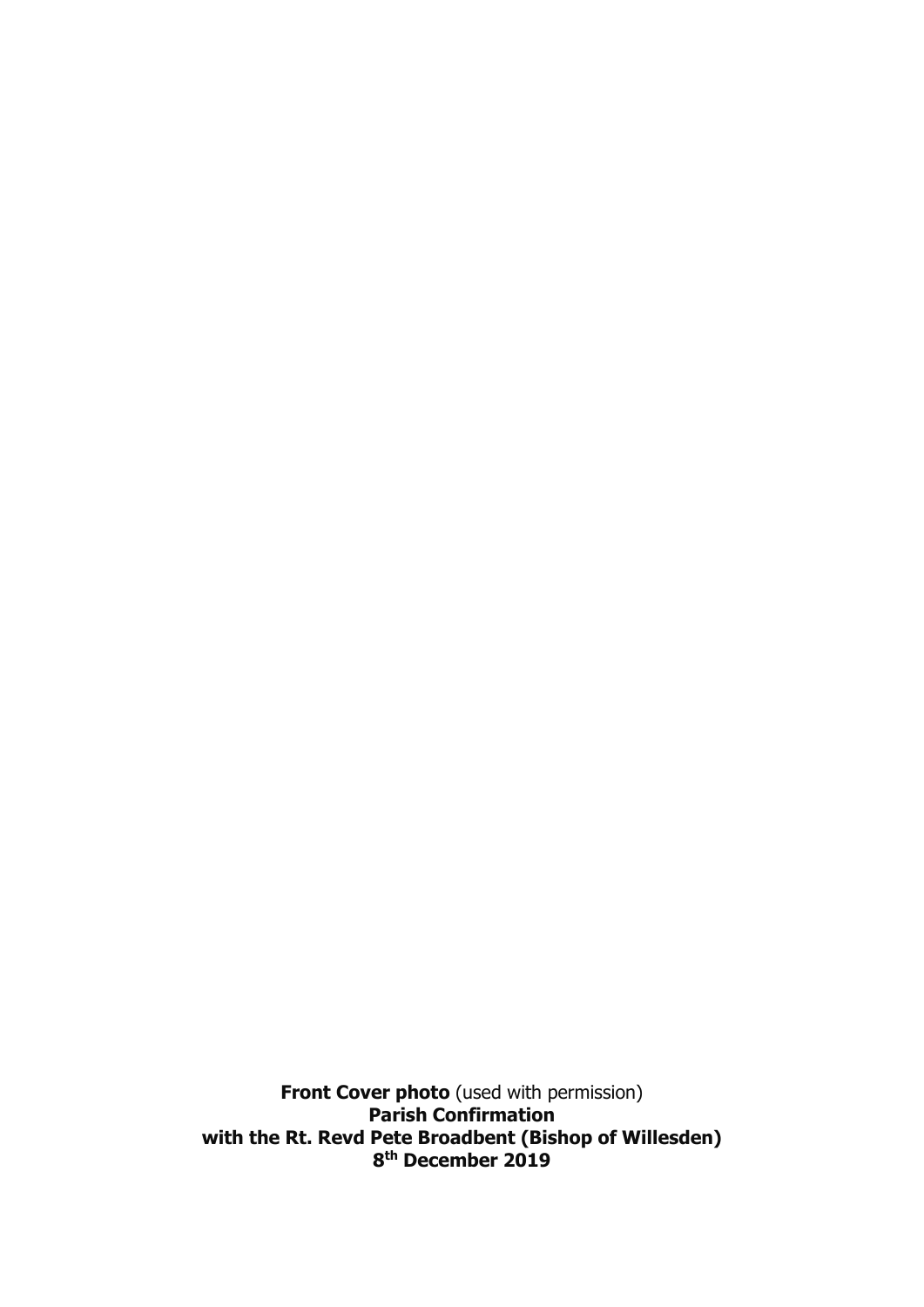# **Contents**

 **Page**

| <b>Annual Meeting of Parishioners</b>                           |               |
|-----------------------------------------------------------------|---------------|
| Agenda for Meeting 4th October 2020                             |               |
| Minutes of Meeting 28th April 2019                              | $\frac{2}{3}$ |
| <b>Annual Parochial Church Meeting</b>                          |               |
| Agenda for Meeting 4th October 2020                             | 4             |
| Minutes of Meeting 28 <sup>th</sup> April 2019                  | $5 - 7$       |
| <b>Reports</b>                                                  |               |
| Electoral Roll Officer's Report                                 | Verbal        |
| Deanery Synod Report                                            | $A6 - A7$     |
| <b>Church House</b>                                             | $A7-A8$       |
| Parish Administrator's Report                                   | A8-A12        |
| <b>Financial Review</b>                                         | A13-A16       |
| <b>Church Workers Pension Fund</b>                              | A16-A17       |
| <b>Fabric Report</b>                                            | $8 - 11$      |
| <b>Group Reports</b>                                            |               |
| <b>Bereavement Visiting Team</b>                                | $12 - 13$     |
| Café St Jean                                                    | 13            |
| <b>Churchyard Gardeners</b>                                     | $13 - 14$     |
| Engage                                                          | $14 - 15$     |
| Firm Foundation                                                 | 15            |
| <b>Flowers</b>                                                  | 15            |
| <b>Great Stanmore Bell Ringers</b>                              | 16            |
| (with St John's Bell Ringers Great Stanmore Financial Accounts) |               |
| <b>Home Groups</b><br>Junior Church                             | 17            |
|                                                                 | 18            |
| Little Fishers<br><b>Music</b>                                  | 19            |
| <b>New Wine</b>                                                 | 19-20<br>20   |
| Old Church Working Group                                        | $20 - 21$     |
| (with Great Stanmore Old Church Consolidation Fund)             |               |
| <b>Parish Visitors</b>                                          | 21            |
| Peace, Justice, Environment & Energy Group                      | 21            |
| Prayer Ministry Team                                            | 22            |
| St John's Church of England School                              | $22 - 24$     |
| Safeguarding                                                    | $24 - 26$     |
| <b>Social Committee</b>                                         | 26            |
| Tea and Chat                                                    | $26 - 27$     |
| <b>Welcome Team</b>                                             | 27            |
| Youth Group                                                     | 28            |
| <b>Assistant Curate's Review</b>                                | 28-29         |
| <b>Rector's Review</b>                                          | $29 - 30$     |
| Appendix (separate booklet)                                     |               |
| <b>Trustees Annual Report and Accounts</b>                      | A1-A28        |
|                                                                 |               |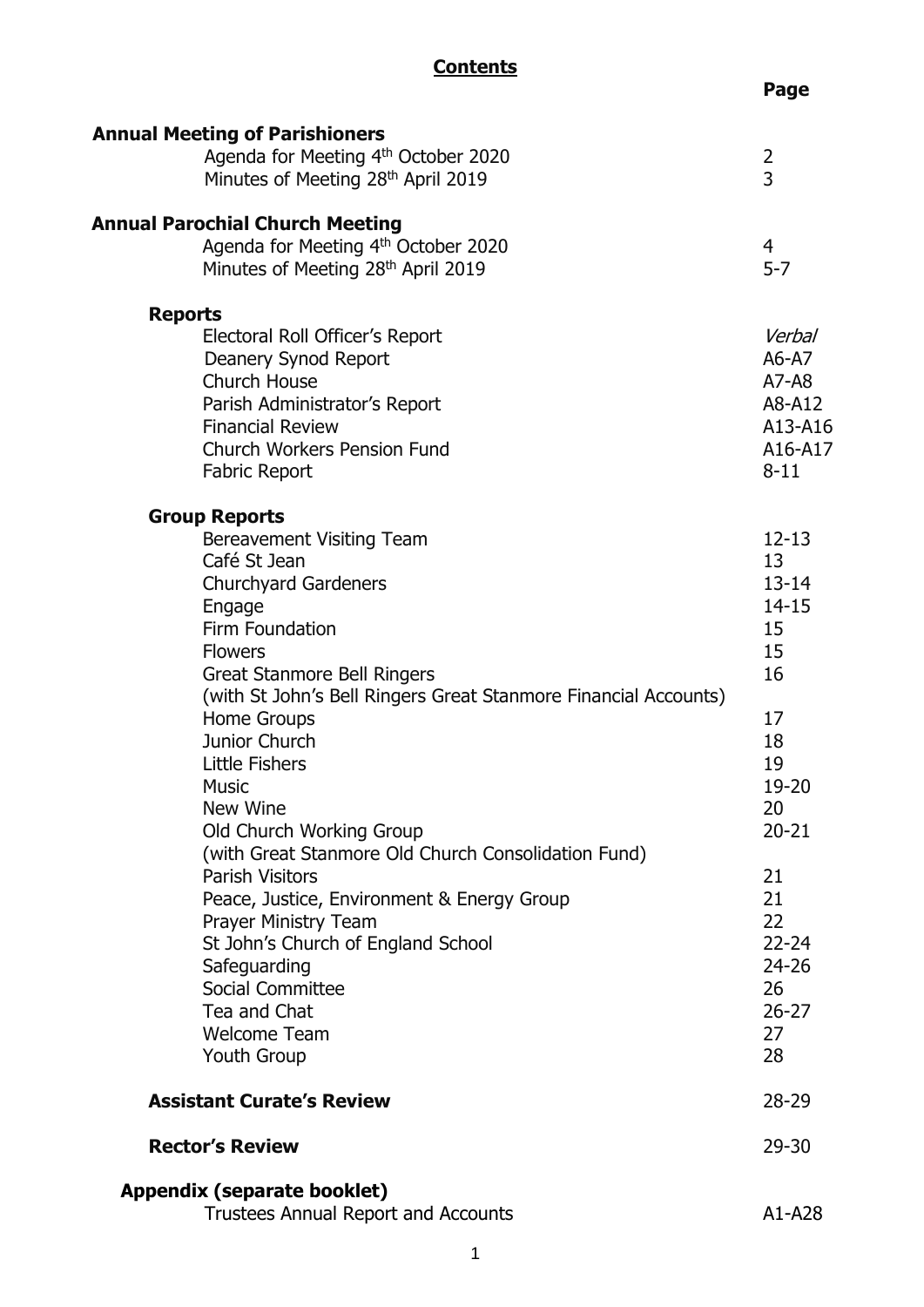# **The Annual Meeting of Parishioners for the election of churchwardens**

Sunday 4<sup>th</sup> October 2020, 10.15am in the Church [postponed from 26th April 2020 because of CV-19]

# **AGENDA**

- 1. Opening prayer
- 2. Apologies for absence
- 3. To receive the minutes of the previous Annual Meeting of Parishioners (28<sup>th</sup> April 2019)
- 4. Election of tellers (if required)
- 5. Election of two churchwardens to serve 2020/2021
- 6. Date of next meeting  $(25<sup>th</sup>$  April 2021)
- 7. Closing prayer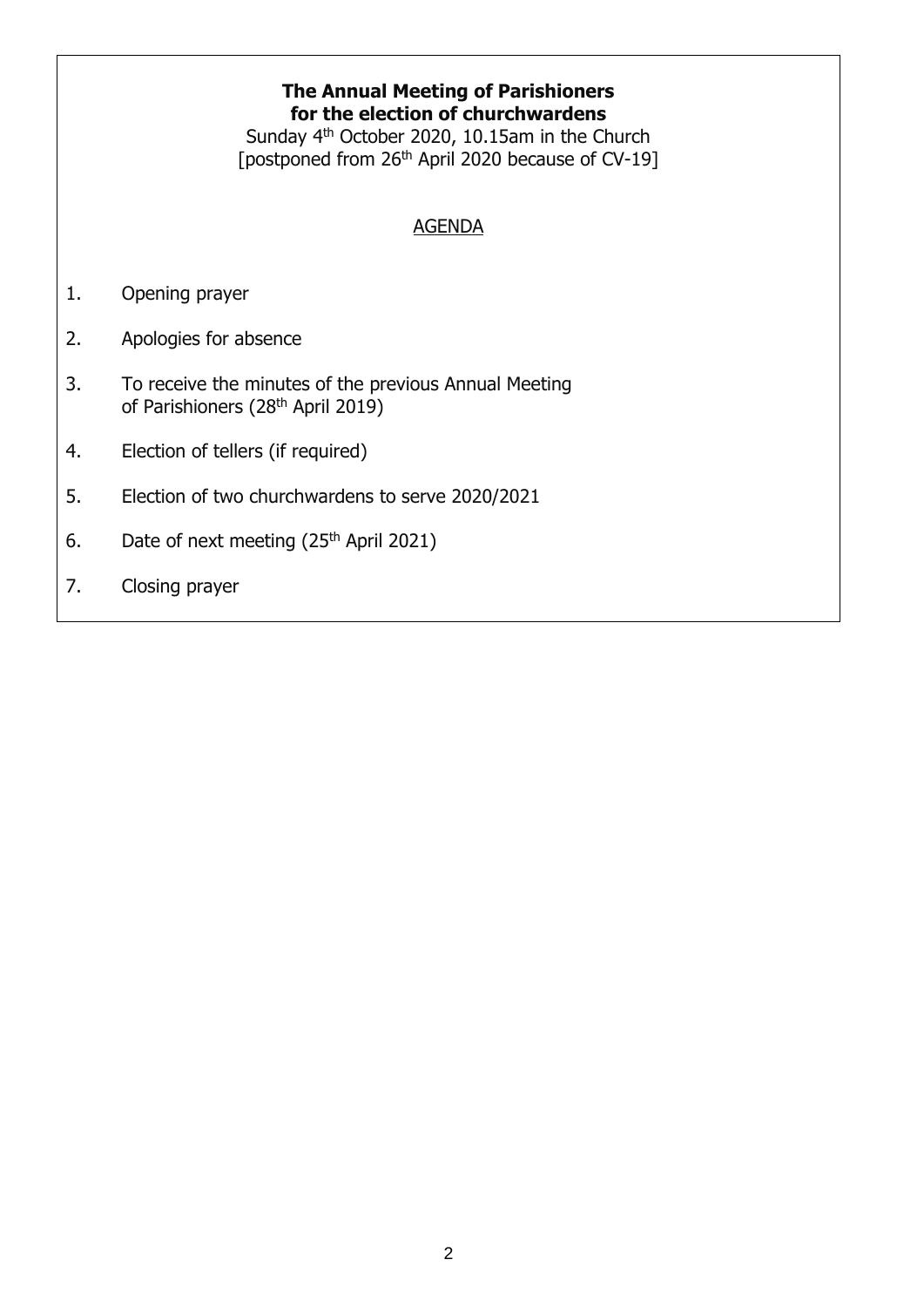# **ST JOHN THE EVANGELIST, GREAT STANMORE**

# **Minutes of the Annual Meeting of Parishioners held on Sunday 28th April 2019 at 10.45am in the Wolstenholme Hall, Church House**

**Chair:** The Revd Matthew Stone | Minutes: Karen Stirrup **Attendance:** 85 parishioners (of which 80 on the Electoral Roll)

| <b>Introduction</b>                              |                                                                                                                                                                                                                                                                                                                                             |  |
|--------------------------------------------------|---------------------------------------------------------------------------------------------------------------------------------------------------------------------------------------------------------------------------------------------------------------------------------------------------------------------------------------------|--|
| 1.                                               | <b>Opening prayer</b><br>The Rector, the Revd Matthew Stone, welcomed parishioners and prayed for the<br>meeting, the purpose of which was to elect two churchwardens to serve 2019/2020.                                                                                                                                                   |  |
| 2.                                               | <b>Apologies for absence</b><br>Apologies were received and accepted from: June Bertie, Eric Kershaw, Valerie<br>Kershaw, Andrew Lungay, Nicole Lungay, Mark Lynch, John Mackenzie-Corby,<br>Rosemary Mackenzie-Corby, Julia Mair, Doreen Pay, John Pay, Philip Rees, Linda Roke,<br>Beverley Singleton, Sue Wright and Julia Wyndham.      |  |
| <b>Administration</b>                            |                                                                                                                                                                                                                                                                                                                                             |  |
| 3.                                               | Minutes of the previous Annual Meeting of Parishioners held on<br>29th April 2018: to agree the minutes as a true record.<br>The minutes were signed by the Rector as a true and accurate record of the meeting.                                                                                                                            |  |
| 4.                                               | <b>Election of tellers</b><br>It was not necessary to appoint tellers.                                                                                                                                                                                                                                                                      |  |
| Election of two churchwardens to serve 2019/2020 |                                                                                                                                                                                                                                                                                                                                             |  |
| 5.                                               | The Rector reported that two nominations had been received as follows:                                                                                                                                                                                                                                                                      |  |
|                                                  | Mark Lynch proposed by John Pay, seconded by Sheila Enaboifo.<br>Jane Prentice proposed by Jean Orpwood, seconded by Frances Westcott.                                                                                                                                                                                                      |  |
|                                                  | Mark Lynch and Jane Prentice were, therefore, duly elected unopposed to serve as<br>churchwardens for 2019/2020.<br>The Rector thanked both churchwardens for their work across 2018/2019.<br>The<br>Archdeacon's Visitation which will re-admit them to office will take place on 8 <sup>th</sup> May<br>2019 at St Mary's, South Ruislip. |  |
|                                                  | Jane Prentice said how much both she and Mark enjoyed being Churchwardens and<br>that they did not have to think about standing for election again. She went on to thank<br>the parishioners for their support and encouragement in allowing them to serve the<br>church for another year.                                                  |  |
| <b>Miscellaneous</b>                             |                                                                                                                                                                                                                                                                                                                                             |  |
| 6.                                               | Date of next meeting<br>The next Annual Meeting of Parishioners will take place at 10.45am on<br>Sunday 26th April 2020.                                                                                                                                                                                                                    |  |
| 7.                                               | <b>Closing prayer</b><br>The Rector closed the meeting in prayer.                                                                                                                                                                                                                                                                           |  |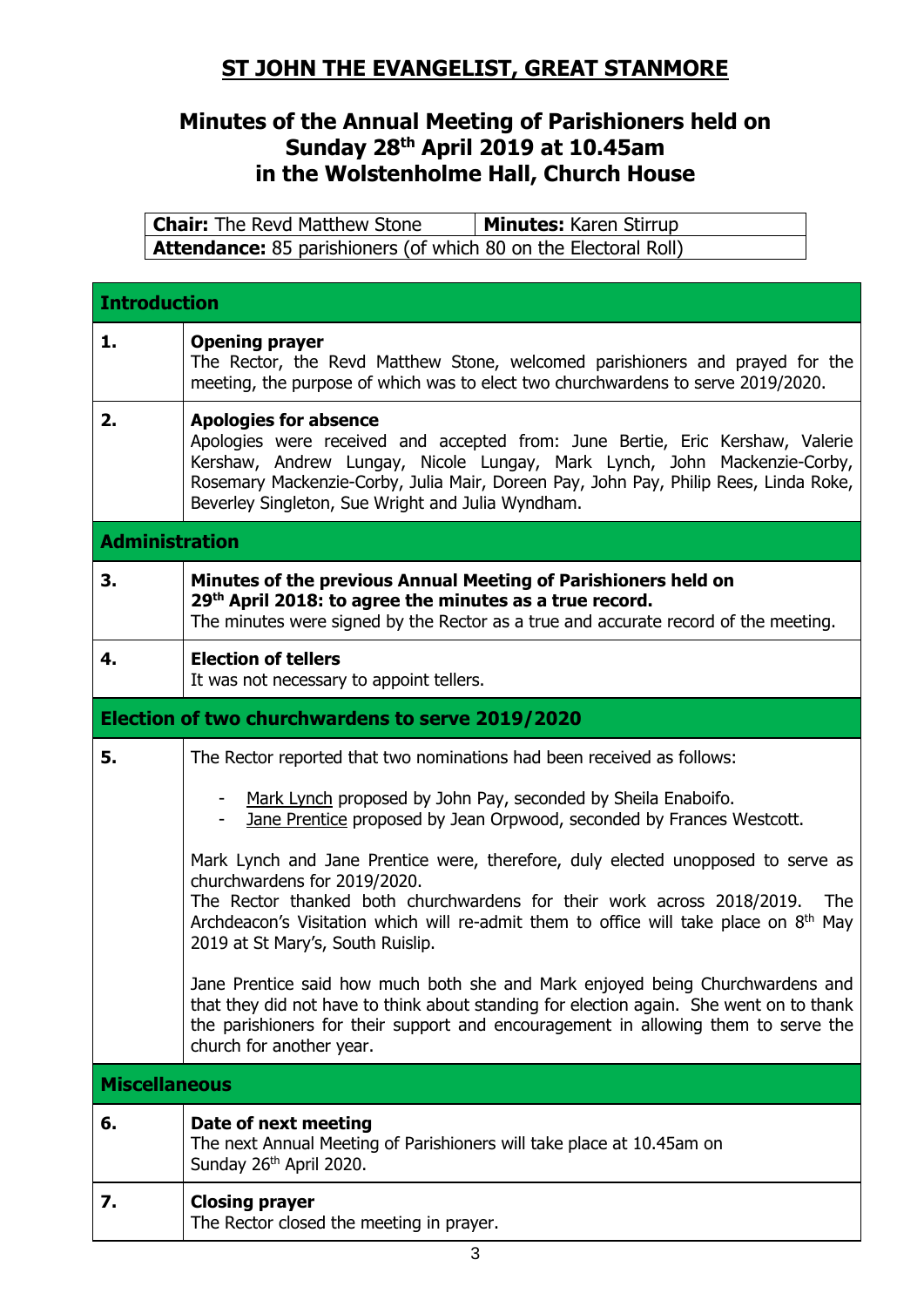|               | <b>Annual Parochial Church Meeting</b><br>Sunday 4 <sup>th</sup> October 2020, 10.20am in the Church<br>[postponed from 26 <sup>th</sup> April 2020 because of CV-19]                                                                                                          |  |
|---------------|--------------------------------------------------------------------------------------------------------------------------------------------------------------------------------------------------------------------------------------------------------------------------------|--|
| <b>AGENDA</b> |                                                                                                                                                                                                                                                                                |  |
| 1.            | Apologies for absence                                                                                                                                                                                                                                                          |  |
| 2.            | To receive the minutes of the previous<br>Annual Parochial Church Meeting (28 <sup>th</sup> April 2019)                                                                                                                                                                        |  |
| 3.            | Matters arising                                                                                                                                                                                                                                                                |  |
| 4.            | Reports<br>4.1<br>Electoral Roll Officer's report<br>4.2 PCC Secretary's review<br>4.3 Presentation of accounts and Treasurer's financial review<br>4.4<br>Fabric report                                                                                                       |  |
| 5.            | Election of tellers (if required)                                                                                                                                                                                                                                              |  |
| 6.            | Elections and appointments<br>Election of 4 Deanery Synod Representatives to serve 2020/2023<br>6.1<br>Election of 4 PCC Members to serve 2020/2023<br>6.2<br>Appointment of Sidespersons - DEFERRED TO PCC<br>6.3<br>Appointment of Independent Examiner for 2020/2021<br>6.4 |  |
| 7.            | <b>Group Reports</b>                                                                                                                                                                                                                                                           |  |
| 8.            | <b>Assistant Curate's Review</b>                                                                                                                                                                                                                                               |  |
| 9.            | <b>Rector's Review</b>                                                                                                                                                                                                                                                         |  |
| 10.           | <b>Mission</b><br>Capital Vision 2020<br>10.1<br>10.2<br>Listening to London, Listening to God                                                                                                                                                                                 |  |
| 11.           | Any other business                                                                                                                                                                                                                                                             |  |
| 12.           | Date of next meeting (25 <sup>th</sup> April 2021)                                                                                                                                                                                                                             |  |
| 13.           | Closing prayer                                                                                                                                                                                                                                                                 |  |

# **Advance Notice of PCC Meeting – Sunday 4 th October 2020 at 11am**

Immediately after the close of the Annual Parochial Church Meeting, there will be a very short meeting of the newly elected Parochial Church Council (in the Church) to appoint the Church Officers: Vice-Chairman, Deputy Wardens (if appropriate), Secretary, Treasurer and Electoral Roll Officer. Also, to appoint members to the Standing Committee.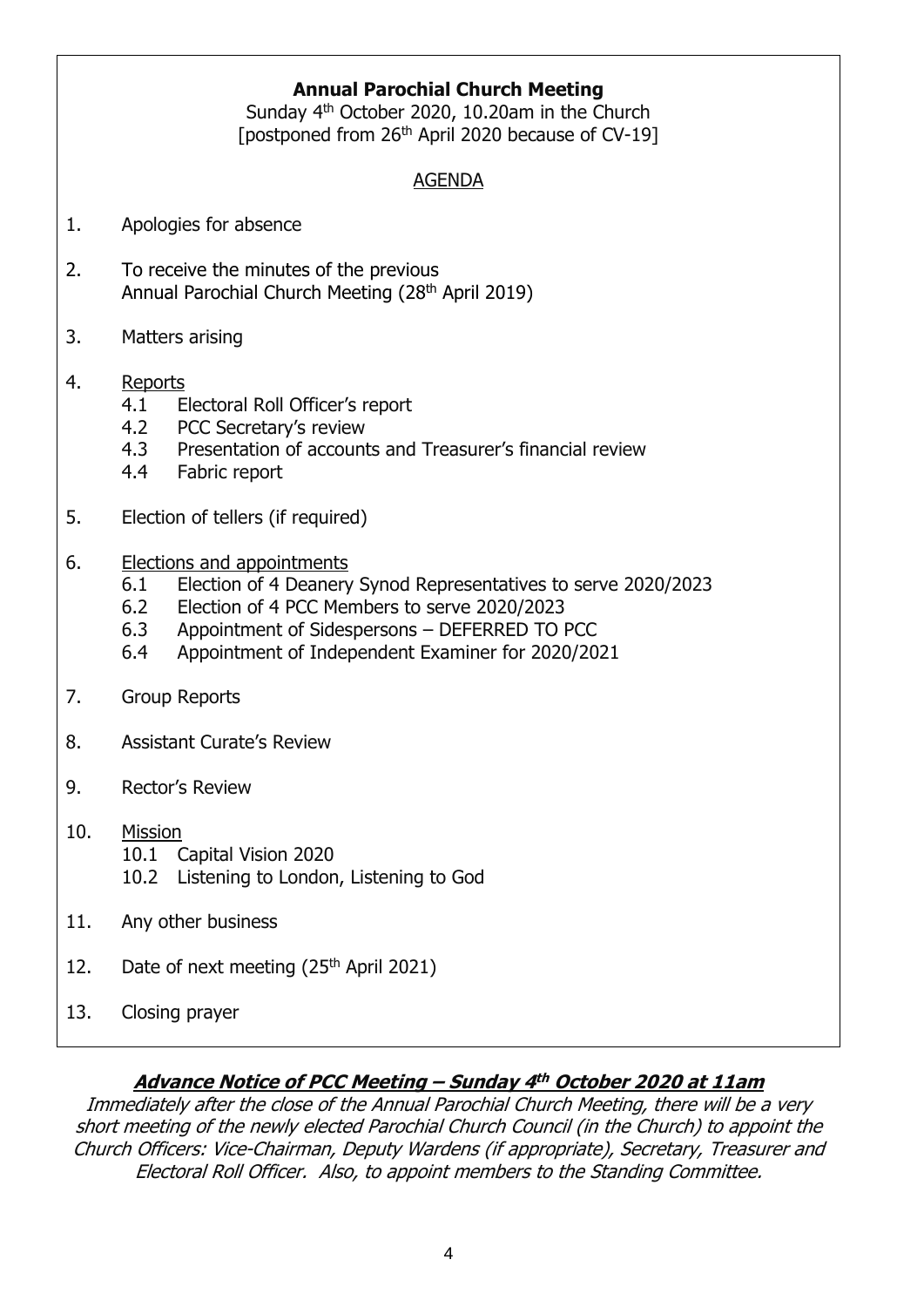# **ST JOHN THE EVANGELIST, GREAT STANMORE**

# **Minutes of the Annual Parochial Church Meeting held on Sunday 28th April 2019 at 10.50am in the Wolstenholme Hall, Church House**

**Chair:** The Revd Matthew Stone | Minutes: Karen Stirrup **Attendance:** 85 parishioners (of which 80 on the Electoral Roll)

| <b>Introduction</b>   |                                                                                                                                                                                                                                                                                                                                                                                                                                                                                                                                                                                                                                                                                                                                                                                                                                                                                                                                                                                                                                                                                                                                                                                                                                                                                                                                                                                                                                                                                                                                                                                      |  |
|-----------------------|--------------------------------------------------------------------------------------------------------------------------------------------------------------------------------------------------------------------------------------------------------------------------------------------------------------------------------------------------------------------------------------------------------------------------------------------------------------------------------------------------------------------------------------------------------------------------------------------------------------------------------------------------------------------------------------------------------------------------------------------------------------------------------------------------------------------------------------------------------------------------------------------------------------------------------------------------------------------------------------------------------------------------------------------------------------------------------------------------------------------------------------------------------------------------------------------------------------------------------------------------------------------------------------------------------------------------------------------------------------------------------------------------------------------------------------------------------------------------------------------------------------------------------------------------------------------------------------|--|
| 1.                    | <b>Apologies for absence</b><br>Apologies were received and accepted from: June Bertie, Eric Kershaw, Valerie<br>Kershaw, Andrew Lungay, Nicole Lungay, Mark Lynch, John Mackenzie-Corby,<br>Rosemary Mackenzie-Corby, Julia Mair, Doreen Pay, John Pay, Philip Rees, Linda Roke,<br>Beverley Singleton, Sue Wright and Julia Wyndham.                                                                                                                                                                                                                                                                                                                                                                                                                                                                                                                                                                                                                                                                                                                                                                                                                                                                                                                                                                                                                                                                                                                                                                                                                                               |  |
| <b>Administration</b> |                                                                                                                                                                                                                                                                                                                                                                                                                                                                                                                                                                                                                                                                                                                                                                                                                                                                                                                                                                                                                                                                                                                                                                                                                                                                                                                                                                                                                                                                                                                                                                                      |  |
| 2.                    | Minutes of the previous Annual Parochial Church Meeting held on<br>29th April 2018: to agree the minutes as a true record.<br>The minutes were signed by the Rector as a true and accurate record of the previous<br>meeting.                                                                                                                                                                                                                                                                                                                                                                                                                                                                                                                                                                                                                                                                                                                                                                                                                                                                                                                                                                                                                                                                                                                                                                                                                                                                                                                                                        |  |
| 3.                    | <b>Matters arising <math>-</math> none.</b>                                                                                                                                                                                                                                                                                                                                                                                                                                                                                                                                                                                                                                                                                                                                                                                                                                                                                                                                                                                                                                                                                                                                                                                                                                                                                                                                                                                                                                                                                                                                          |  |
| 4. Reports            |                                                                                                                                                                                                                                                                                                                                                                                                                                                                                                                                                                                                                                                                                                                                                                                                                                                                                                                                                                                                                                                                                                                                                                                                                                                                                                                                                                                                                                                                                                                                                                                      |  |
|                       | • 4.1 Electoral Roll Officer<br>Electoral Roll Officer Andrea Nicholson presented the 2019 report which was<br>based on a full renewal which happens every six years. This year, for the first<br>time, pre-completed forms were prepared and handed to existing Electoral Roll<br>members to speed up their return. Graham Nicholson was thanked for his<br>technical help. The renewal took place between 22 <sup>nd</sup> February until 5 <sup>th</sup> April<br>2019. The new roll stands at 191 which is made up of 70 residents (who live<br>within the parish boundary) and 121 non-residents (who do not live within the<br>parish boundary). 18 new people were added this time. It was sad to report<br>the deaths in 2018 of Betty Albin, Hazel Charman, Joan Fuller and Sadie Spells<br>who were long-standing members of St John's Church.<br>4.2 PCC Secretary's review<br>Parish Administrator Karen Stirrup (in her capacity as PCC Secretary) had<br>prepared a report based on the work of the PCC in 2018. See pages A8-A11 of<br>the 2018 Accounts Booklet. There were no questions. Karen was thanked for<br>her continued hard work in the Parish Office.<br>4.3 Presentation of accounts and PCC Treasurer's financial review<br>Treasurer Jennifer Neve had also prepared a detailed report which is on pages<br>A12-A14 of the 2018 Accounts Booklet.<br>The Rector gave an overview of the income and expenditure during the year<br>and highlighted the surplus of £7,958. This was the highest surplus recorded<br>for many years and most encouraging. |  |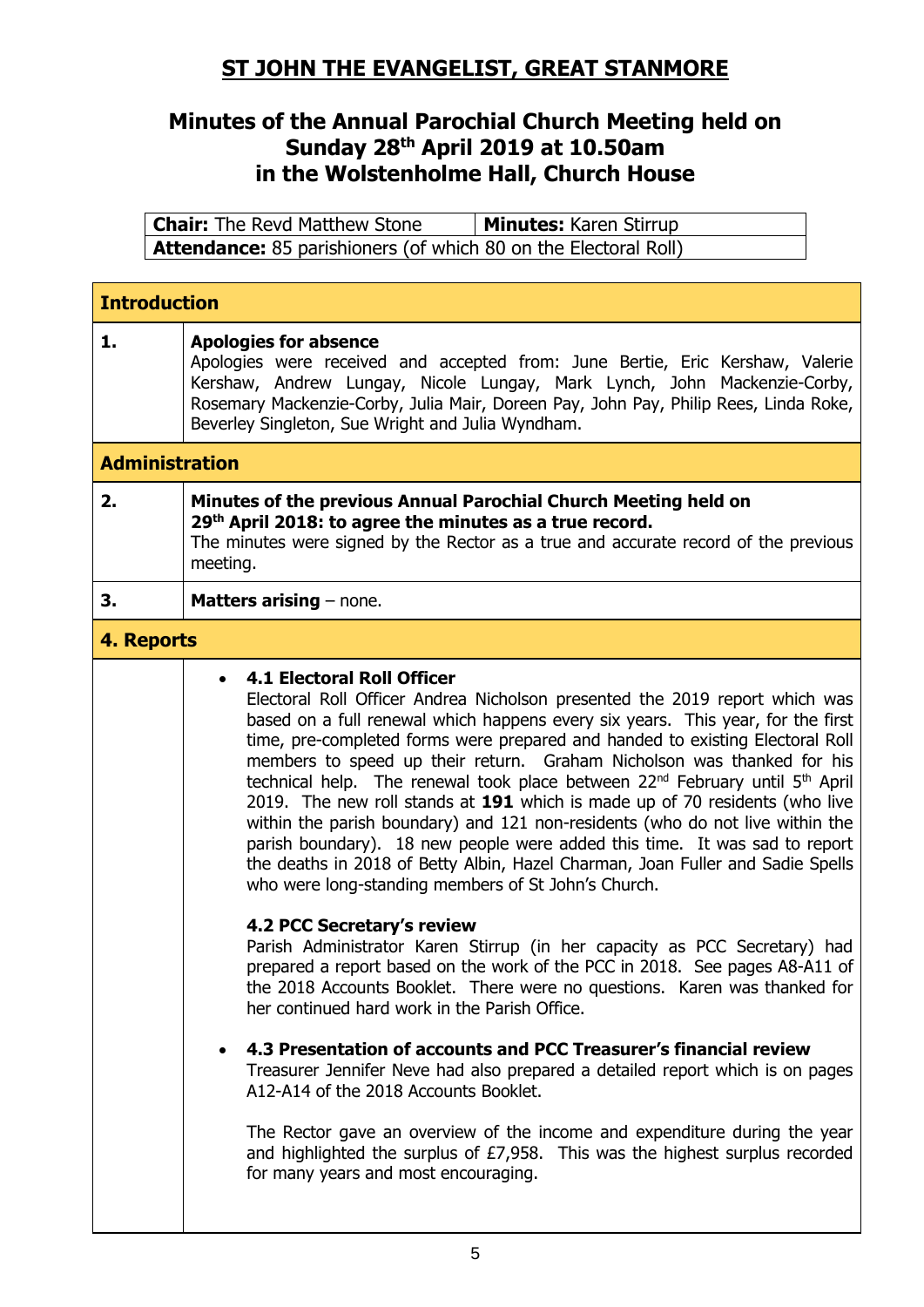|                                                                                                                                                                                                            | In the absence of any questions Michael Carmody proposed the 2018 Accounts<br>be adopted. Frances Westcott seconded the proposal. The 2018 Accounts<br>were unanimously adopted by the meeting.                                                                                                                                                                                           |  |  |
|------------------------------------------------------------------------------------------------------------------------------------------------------------------------------------------------------------|-------------------------------------------------------------------------------------------------------------------------------------------------------------------------------------------------------------------------------------------------------------------------------------------------------------------------------------------------------------------------------------------|--|--|
|                                                                                                                                                                                                            | The Rector thanked Jenny for her work as Treasurer.                                                                                                                                                                                                                                                                                                                                       |  |  |
|                                                                                                                                                                                                            | 4.4 Fabric report<br>The Fabric report was prepared by Churchwardens, Mark Lynch and Jane<br>Prentice, and showed that a significant amount of work had again been<br>undertaken during the year.                                                                                                                                                                                         |  |  |
|                                                                                                                                                                                                            | It was noted that the fabric is being kept in good order, but there is always<br>more to do especially with the age of our buildings.                                                                                                                                                                                                                                                     |  |  |
|                                                                                                                                                                                                            | <b>Elections and appointments</b>                                                                                                                                                                                                                                                                                                                                                         |  |  |
| 5.                                                                                                                                                                                                         | <b>Elections of tellers</b><br>It was not necessary to appoint tellers.                                                                                                                                                                                                                                                                                                                   |  |  |
| 6.                                                                                                                                                                                                         | 6.1 Election of 4 PCC Members to serve 2019/2022<br>The Rector reported that four nominations had been received as follows:                                                                                                                                                                                                                                                               |  |  |
|                                                                                                                                                                                                            | Belinda Burnand<br>proposed by Margaret Payne, seconded by Harold Payne<br>- Pamela Curran<br>proposed by Andrea Nicholson, seconded by Jennifer Neve<br>- Keith McKenzie<br>proposed by Ian Mackie MBE, seconded by Helen Astar<br>- Michael Okyere                                                                                                                                      |  |  |
|                                                                                                                                                                                                            | proposed by Andrea Nicholson, seconded by Carole White<br>In the absence of any further nominations, Belinda, Pamela, Keith and Michael<br>were duly elected to serve on the PCC for a period of three years until 2021.<br>The Rector thanked the retiring PCC Members: Maureen Davter, Farah Lungay,<br>Andrew Newton and Malcolm Woods who had served 2016/2019.                       |  |  |
| 6.2 Appointment of Sidespersons for 2019/2020<br>The Rector asked if all sidespersons appointed at the last APCM could be re-<br>appointed. Parishioners agreed to this nem con. The names are as follows: |                                                                                                                                                                                                                                                                                                                                                                                           |  |  |
|                                                                                                                                                                                                            | Helen Astar, Valerie Banger, Elizabeth Bowen, Reanna Gregory, Megan Hall,<br>Pat Hodgson, Katherine Johnson, Nicole Lungay, John Mackenzie-Corby, Daniel<br>McKeon, Lauren McKeon, Jennifer Neve, Andrea Nicholson, Mick Oliver, Olive<br>Oliver, John Pay, Jackie Peters, Diana Phillips, Pauline Salway, Jamie Stirrup, Bill<br>Wyon and Lorna Wyon. Paul Harris was added to the list. |  |  |
|                                                                                                                                                                                                            | 6.3 Appointment of Independent Examiner for 2019/2020<br>Derek Taylor-Mew was re-appointed for a further twelve months nem con.                                                                                                                                                                                                                                                           |  |  |
| 7. Group reports                                                                                                                                                                                           |                                                                                                                                                                                                                                                                                                                                                                                           |  |  |
|                                                                                                                                                                                                            | The 2018 Annual Report and Accounts were published on 24 <sup>th</sup> March 2019. Rather<br>than comment on each report, the Rector proposed only specific remarks be made by<br>the authors, or questions asked of them as necessary. The numbering which follows is<br>in line with the Annual Report.                                                                                 |  |  |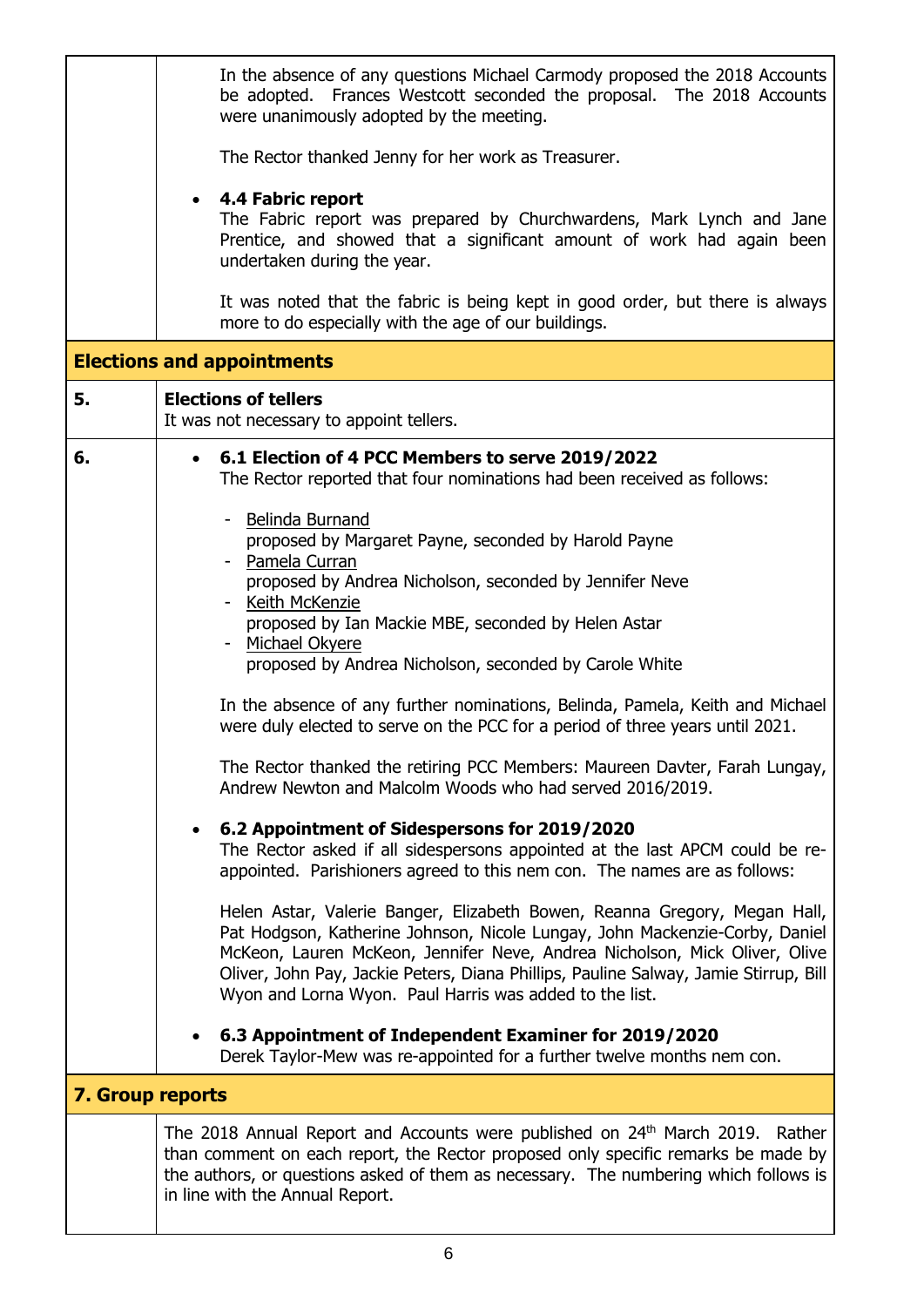|                           | 7.4 Engage (pages 15-16)<br>$\bullet$<br>The Rector commented that it was pleasing that this service continues to go<br>from strength to strength. Launched in October 2017 and meeting monthly<br>except August, between 30-40 people attend each time.<br>7.8 Great Stanmore Bell Ringers (pages 17-18)<br>$\bullet$<br>The Bell Ringers do need additional ringers and would be pleased to provide<br>training and support to anyone new.<br>• 7.10 Interfaith Matters (pages 19)<br>Pat Stevens commented on the recent Papal visit to Morocco where Pope<br>Francis met the minority Christian community as well as a number of Muslims.<br>He said of Christian mission that "it is being with Jesus and being with others"<br>which was most inspiring.<br>7.21 Safeguarding (pages 25-26)<br>$\bullet$<br>The Rector confirmed that the safeguarding of our children, young people and<br>any vulnerable adults remained a top priority.<br>A different aspect of<br>safeguarding is discussed at each PCC Meeting which included reviewing the<br>Diocesan policy and undertaking an annual audit. There were no questions. |  |  |
|---------------------------|--------------------------------------------------------------------------------------------------------------------------------------------------------------------------------------------------------------------------------------------------------------------------------------------------------------------------------------------------------------------------------------------------------------------------------------------------------------------------------------------------------------------------------------------------------------------------------------------------------------------------------------------------------------------------------------------------------------------------------------------------------------------------------------------------------------------------------------------------------------------------------------------------------------------------------------------------------------------------------------------------------------------------------------------------------------------------------------------------------------------------------------|--|--|
| <b>8. Rector's review</b> |                                                                                                                                                                                                                                                                                                                                                                                                                                                                                                                                                                                                                                                                                                                                                                                                                                                                                                                                                                                                                                                                                                                                      |  |  |
|                           | The Rector had written a report ahead of the meeting (pages 28-29) giving an<br>overview of the variety of work he has undertaken during the course of a year. He<br>commented that it remains a pleasure and privilege to be part of St John's Church,<br>surrounded by wonderful people who are keen to develop their faith and quite clearly<br>enjoy being together as a community. The Annual Report shows clearly how many<br>activities are taking place and the huge number of people involved.                                                                                                                                                                                                                                                                                                                                                                                                                                                                                                                                                                                                                              |  |  |
|                           | 9. Capital Vision 2020 (our Mission Action Plan)                                                                                                                                                                                                                                                                                                                                                                                                                                                                                                                                                                                                                                                                                                                                                                                                                                                                                                                                                                                                                                                                                     |  |  |
|                           | The Rector explained that the current Diocesan Mission Action Plan, Capital Vision 2020<br>ends next year. Work is already underway to produce a new plan under the title<br>"Listening to London, Listening to God."                                                                                                                                                                                                                                                                                                                                                                                                                                                                                                                                                                                                                                                                                                                                                                                                                                                                                                                |  |  |
|                           | The Bishop of London, the Rt. Revd and Rt. Hon Sarah Mullally DBE, hopes each parish<br>across the Diocese will spend time thinking, praying and discussing what they believe<br>the missional priorities should be over the next few years. The Rector plans to do<br>some work on this in June and will invite responses from the congregation.                                                                                                                                                                                                                                                                                                                                                                                                                                                                                                                                                                                                                                                                                                                                                                                    |  |  |
|                           | <b>10. Any other business</b>                                                                                                                                                                                                                                                                                                                                                                                                                                                                                                                                                                                                                                                                                                                                                                                                                                                                                                                                                                                                                                                                                                        |  |  |
|                           | <b>Closing remarks from the Churchwardens</b><br>Jane Prentice thanked parishioners for their help, support and encouragement. She<br>looks forward to all that God has in store in the year ahead. The Rector was thanked<br>for his leadership and sheer hard work. As part of this the support and assistance<br>given by Becky Stone was recognised and much appreciated.                                                                                                                                                                                                                                                                                                                                                                                                                                                                                                                                                                                                                                                                                                                                                        |  |  |
| 13.                       | Date of next meeting<br>The next APCM will take place on Sunday 26 <sup>th</sup> April 2020 at 10.50am                                                                                                                                                                                                                                                                                                                                                                                                                                                                                                                                                                                                                                                                                                                                                                                                                                                                                                                                                                                                                               |  |  |
| 14.                       | <b>Closing prayer</b><br>The Rector closed the meeting in prayer.                                                                                                                                                                                                                                                                                                                                                                                                                                                                                                                                                                                                                                                                                                                                                                                                                                                                                                                                                                                                                                                                    |  |  |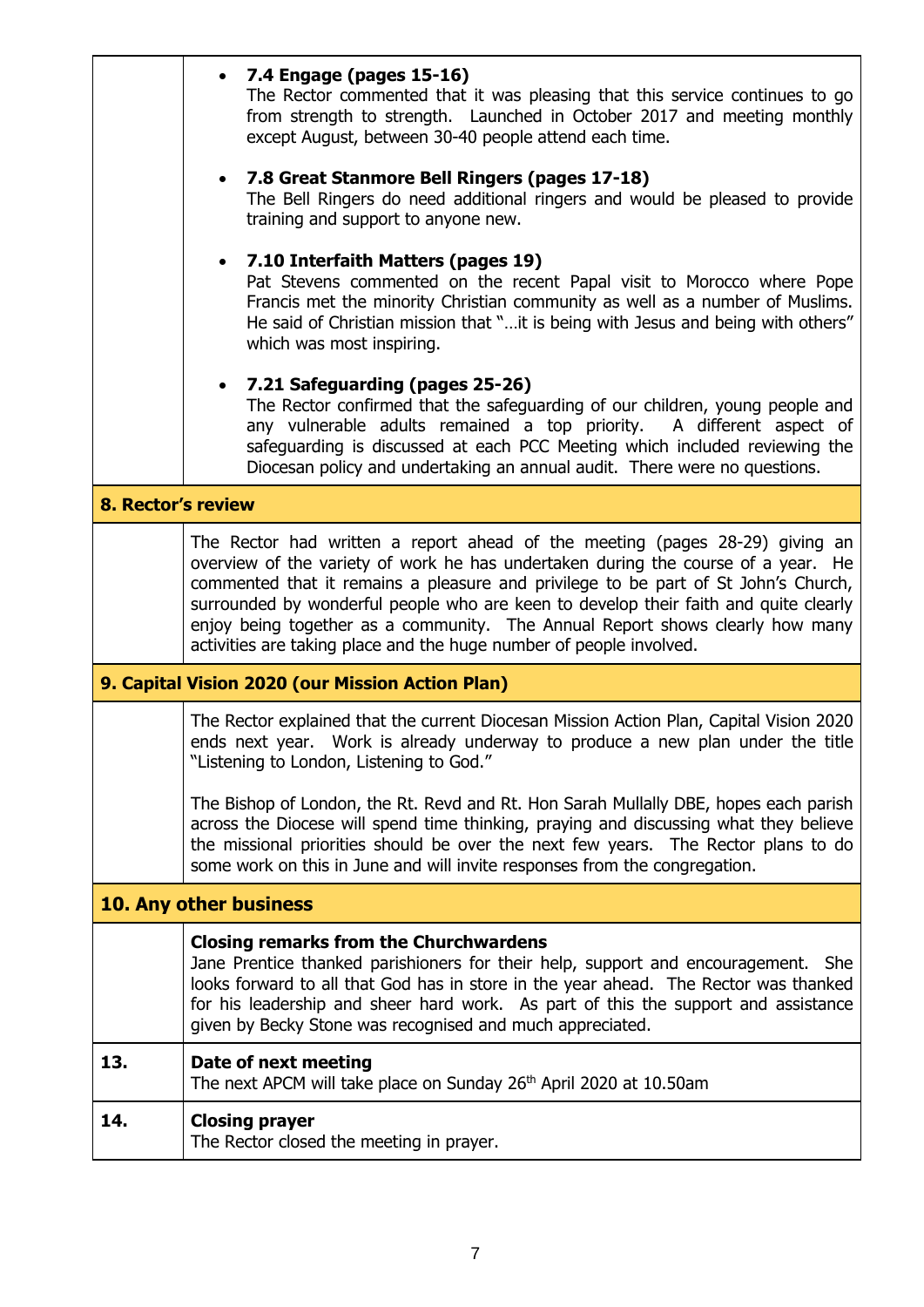# **4. Reports**

# **4.1 Electoral Roll Officer's report**

A verbal report will be given at the meeting.

#### **4.2 Parish Administrator's Report**

See pages A8-A12 of 2019 Accounts Booklet.

#### **4.3 Treasurer's Financial Review and Accounts**

See pages A13-A15 of 2019 Accounts Booklet.

# **4.4 Fabric Report**

During 2019, the following work has been undertaken:

#### **Church**

- 1. The organ blower and humidifier were serviced in January and July. Cost £186 per visit.
- 2. The church electricity meter was replaced with a Smart Meter. Cost NIL.
- 3. The gutters and downpipes were cleared of leaves and the roof was inspected (February and November). Cost £291.52 per visit.
- 4. A new programmable thermostat was fitted. Cost £125.
- 5. Five new lights were fitted along the tower staircase to improve visibility and a new three-hour emergency light was fitted in the ringing chamber. Cost of materials was £291. The labour was free as one of the bell ringers kindly did this work on a probono basis.
- 6. Both external spotlights were repaired. Cost £218.
- 7. A grab rail was fitted in the toilet. Cost £46.83.
- 8. A follow-up survey (to the 2017 survey) was undertaken in the ringing room and bell chamber to check for any signs of live woodworm activity. There were no signs. Cost NIL.
- 9. The annual asbestos test was undertaken and the register updated. Cost Nil.
- 10.The lighting protection system was serviced. Cost £168.
- 11.All surface drains were checked and cleared. Cost £475.80.
- 12. The fire extinguishers were serviced. Cost £114.
- 13.The oil-fired boiler was serviced and safety tested. Cost £180.
- 14.The flame sensor on the boiler was replaced. Cost £92.75.

# **Churchyard**

1. The churchyard was regularly maintained throughout the year by the London Borough of Harrow. Cost Nil.

# **Old Church**

- 1. The safety wire system and personal protective equipment were serviced. Cost £418.80.
- 2. A new plastic memorial plaque to commemorate the stabilisation works undertaken in the 1990s was fitted. The original metal plaque was stolen in late 2018. Cost £230 including fitting.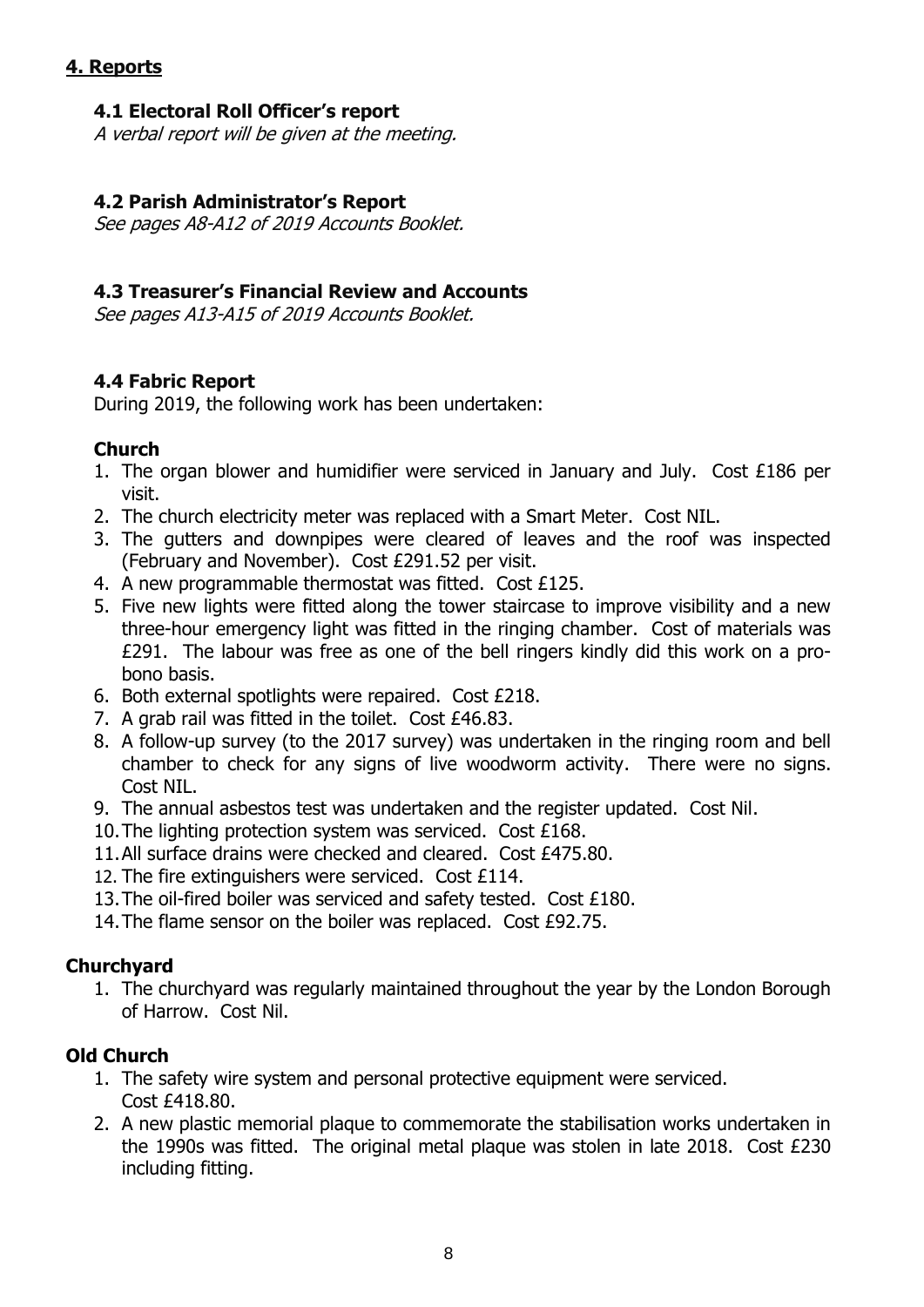3. Following a break in, a repair was made to the metal gate at the bottom of the tower and a new grille was fitted to one of the north window frames. Cost £72.98. The damaged brickwork was repaired for free.

# **Church House**

- 1. A fluorescent light fitting was replaced in the Micklem Hall. Cost £168.89.
- 2. A new programming clock for the Micklem Hall electrical heating system was fitted. Cost £165.29.
- 3. The leaves were cleared from the gutters and downpipes checked. Cost £123.
- 4. An additional downpipe was fitted to the section of guttering that joins the kitchen with Church House Cottage. Cristian Tomoiaga kindly did this work for free and supplied the materials.
- 5. Two grab rails were fitted in the toilets. Cost £93.67.
- 6. Darina Scott kindly repaired the four altar rail kneelers by adding new foam. Cost £73.30.
- 7. PAT Testing of 65 appliances was undertaken. Cost £125.68.
- 8. A small hole underneath the kitchen door which leads to the shed was closed up to prevent access by mice. Cost £45.
- 9. The self-closing mechanism on the ladies' toilet was repaired. Cost £30.
- 10.Several damaged floor tiles in the Micklem Hall were replaced. Cost £275.64. The cost included purchasing a quantity of new tiles – several are held as spares for future use when required.
- 11.The annual asbestos test was undertaken and the register updated. Cost Nil.
- 12.The fire extinguishers (and fire blankets) were serviced. Two new fire blankets were purchased. Cost £143.50.
- 13.The gas-fired boiler and cooker were serviced and safety tested. Cost £90. The smoke and carbon monoxide detectors were also checked.
- 14.Two small panes of glass were replaced in the Wolstenholme Hall windows. Cost £90.
- 15.The Wolstenholme Hall heaters (x 7) were cleaned and serviced. Cost Nil (thanks to Gary Banger for arranging). Three new fans have been purchased. Cost £391.04. Two fans were fitted to replace ones that were not working, the third fan is being retained as a spare. Mr. Banger did not charge for this work. Mr. Banger has also purchased new grille covers which are in the process of being fitted. Cost £102.94. There will be some left over as spares.
- 16.A test for legionella was undertaken. Cost £49.50.
- 17.New signage was purchased for Church House including a hanging sign. Cost £135.54.
- 18.Church House electric heaters (x 3) replaced with safer oil heaters. Cost £109.98. A new office chair was purchased. Cost £95.97.
- 19.A section of the double gates was repainted after a vehicle caused some minor damage. Cost of the special paint was £76.49.
- 20.A leaking pipe was repaired in the gents toilet. Cost NIL.

# **Church Field**

1. Some deadwood was removed from an ash tree (southern boundary close to Tudor Well Close). Cost £240.

# **Church House Cottage**

- 1. The boiler was serviced under a British Gas plan.
- 2. The property was completely refurbished at a cost of £8,748.15 as follows: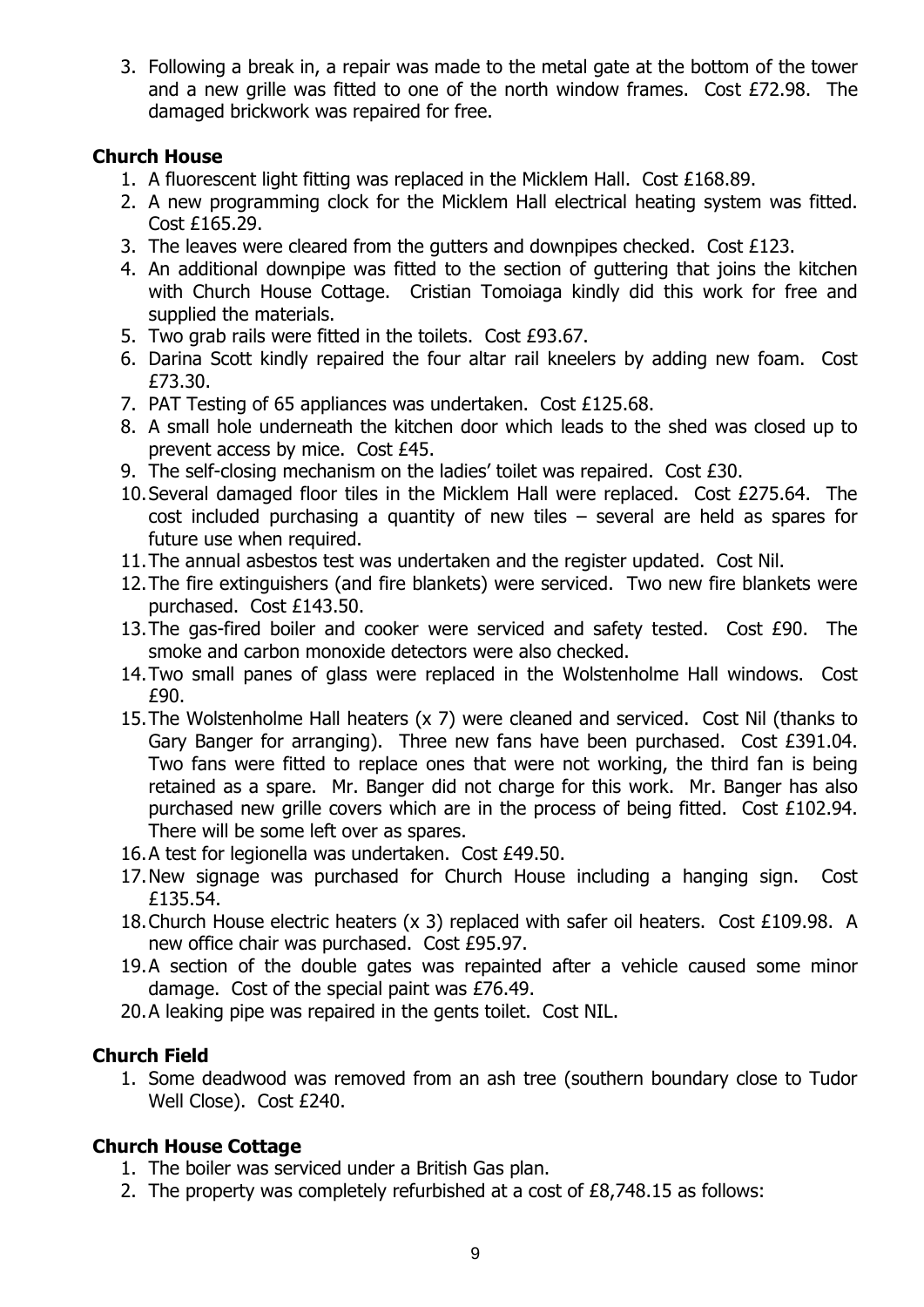- New kitchen
- **Rewiring**
- Fitting wired-in smoke detectors
- Purchase of a new battery-operated carbon monoxide detector
- New carpets
- Various plumbing works (including a radiator being fitted upstairs).

These works cost £8,748.15. The PCC recorded its thanks to Cristian Tomoiaga for managing this project which took over a month to complete.

In addition, the property was professionally cleaned (cost £30) and a welcome hamper and flowers purchased (cost £50) ahead of Jonny and Jenna Rapson moving in. Nick Jones, a member of the choir, kindly cleaned the windows for free.

- 3. To repair a problem with the shower, new strainers were fitted along with a flow restrictor on main water pipe and new mixer taps. Cost £175.
- 4. To repair a problem with the heating system, a new three-port motorised valve and cylinder thermostat were replaced. Cost £404.66

# **Hollond Lodge**

- 1. The boiler was serviced under a British Gas plan.
- 2. The leaves were cleared from the gutters and downpipes checked. Cost £123.
- 3. Two extractor fans were fitted (bathroom and in a small vestibule) to improve ventilation and reduce condensation. Cost £280.
- 4. A new fuse board was fitted and an electrical test of the installation was undertaken. Cost £324.
- 5. The tenancy was renewed for a further 24 months until 30<sup>th</sup> November 2021 at the same rent (£850pcm).

# **The Chase**

- 1. The boiler was serviced under a British Gas plan.
- 2. A new washing machine was purchased. Cost £229.
- 3. The flushing mechanism in the bathroom toilet was replaced. Cost £95.

The PCC continue to place a high priority on undertaking the routine maintenance and repairs in an efficient and cost-effective fashion. The tenants in the three properties and Church House users are pleased with our diligence in this respect. Full reports of all fabric related works are made at each PCC Meeting. We also review the list of actions arising from the 2016 Quinquennial Inspection and tackle these as and when possible. For example:

- Organ: The organ has a number of long-standing faults and needs overhauling. Advice was sought initially from the Diocesan Organ Advisers who visited in 2017. Four quotations have now been obtained as follows:
	- a) Cousans Organs Limited £105,000 (November 2017)
	- b) Nicholson & Company £193,100 (February 2018)
	- c) B.C. Shepherd & Sons £225,000 (June 2018)
	- d) Bishop & Son £116,340 (June 2019)

All quotations are net of VAT We would be able to claim VAT back The dates relate to when the quotation was issued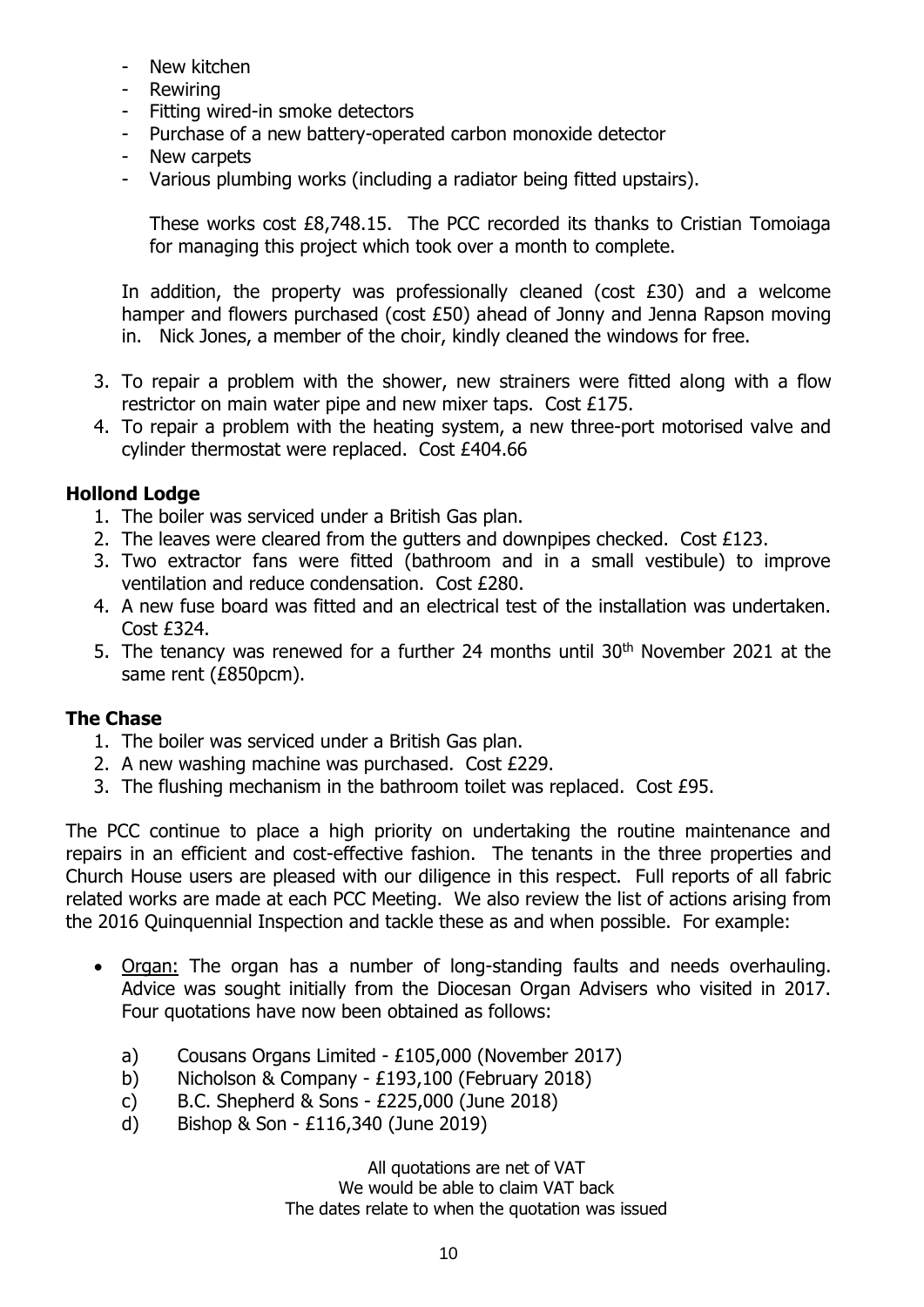During the year Bishop & Son were appointed as our organ tuner in succession to Cousans Organs Limited. Bishops have knowledge of Rothwell organs and successfully overhauled the organ at St George's Headstone within the past few years. They proposed undertaking the most urgent works on a modular basis which seemed very sensible. Accordingly, they spent an entire day in March 2019 servicing and turning the organ and managed to remedy a number of historical faults. They charged only £360 (incl. VAT) for this work. Bishops returned in October and releathered the swell organ power motors and cleaned/re-dressed the swell note pallets. This work cost £2,472 (incl. VAT). Philip Rees, our Director of Music, has commented that "...the organ is working better now than it has done for many years." It is hoped to undertake some other works in 2020. Bishops have said that these modular works will reduce the cost of the overhaul as they have not been undertaken in vain. There is a designated fund of £21,224 set aside for the organ works. Most of this money came from labours of the Fundraising Committee for which many thanks. It is not being spent currently as it may be possible to apply for some grant funding that will need to be matched.

- Disabled Access: A significant amount of work was undertaken in 2019 to progress the exploration to introduce disabled access/facilities in the church. With the assistance of a Fundraiser, the following grants were secured:
	- £966 from the City Bridges Trust to pay for an Accessibility Audit
	- £2,800 Gateway Grant from the National Churches Trust to pay for the cost of a Feasibility Study (RIBA Stage 1). We have to match fund and £3,000 has been accrued for this purpose.

A meeting has been booked for 10<sup>th</sup> January 2020 with Daniel Benson, the architect who has been appointed to undertake this work.

The Diocese of London kindly agreed to cover 50% of the cost of the Fundraiser. We paid the Fundraiser £525 for her work to secure the Accessibility Audit grant, and £420 to secure the Gateway Grant.

- Tower Stone: Some preparatory work was undertaken in 2018 to explore the likely cost of undertaking a significant project to repair/replace the damaged stone on the tower. This work will cost in excess of £100,000. There are other areas around the church which will need attention and it seems sensible for them to be done at the same time if possible. This project was paused in 2019 to enable the progression of the provision of disabled access which is the greater priority.
- Church Heating: The existing oil-fired system continues to work satisfactorily. It is desirable to replace this system but this it will need to remain a medium-term project.

The General and the Fire Risk Assessments for the Church and Church House were reviewed and updated. The Risk Assessment for the Old Church was also reviewed and updated. Actions arising from the review will be undertaken during the course of 2019. The Health & Safety policy was updated and is now on display in the porch.

We remain very grateful to those who help look after our various buildings, especially Gary Banger, David Godsen and Cristian Tomoiaga who have given their time for free.

# **Mark Lynch and Jane Prentice, Churchwardens**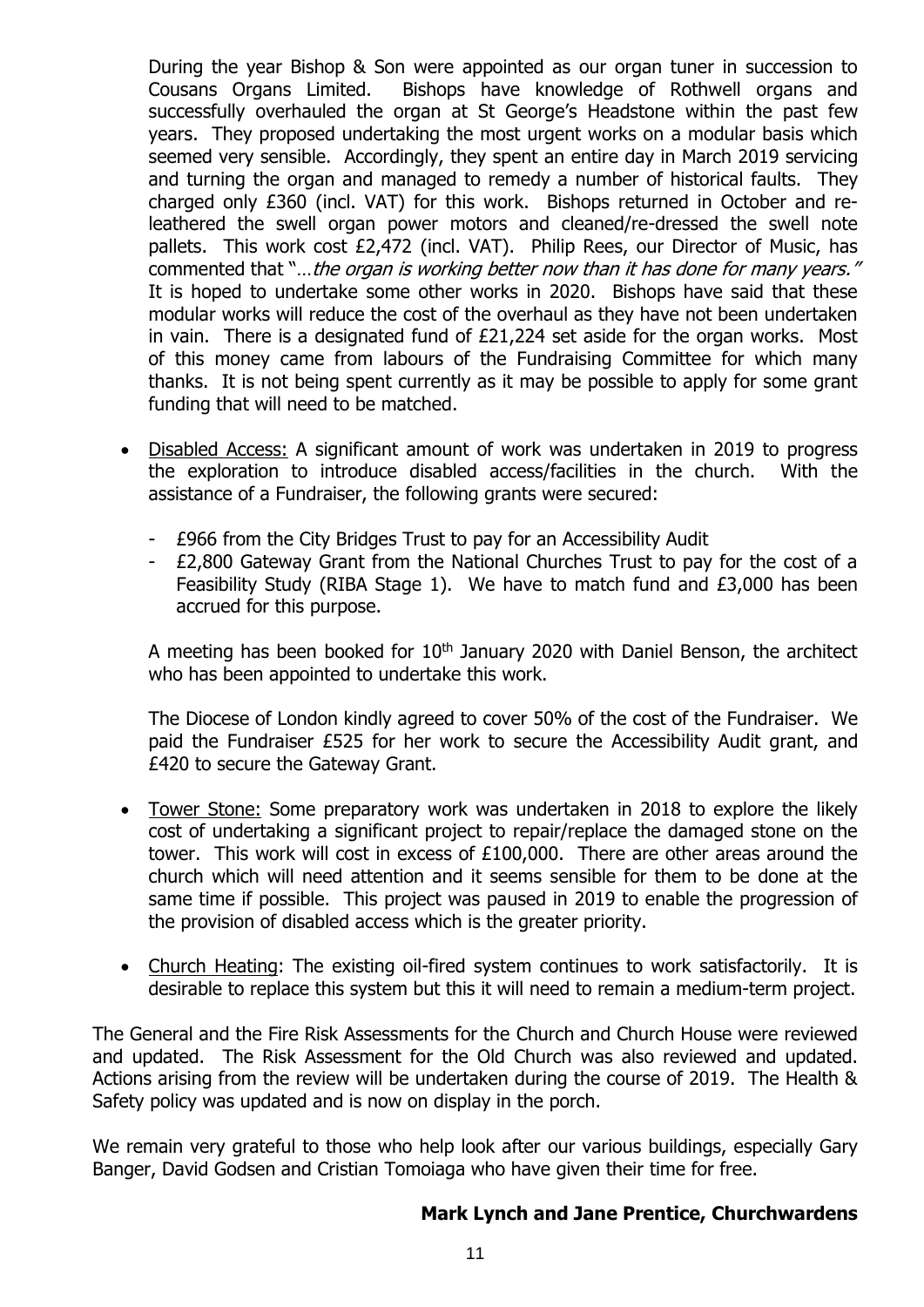**5. Election of tellers** (if required)

# **6. Elections and Appointments**

- **6.1 Election of 4 Deanery Synod Representatives to serve 2020/2023**
- **6.2 Election of 4 PCC Members to serve 2020/2023**
- **6.3 Appointment of Independent Examiner for 2020/2021**

# **7. Group Reports**

# **7.1 Bereavement Visiting Team**

Our team of Bereavement Visitors has had the privilege of meeting 11 newly bereaved people this year. As there have been fewer funerals this year all our visiting has taken place with those requesting assistance from the Bereavement Care Office (BC).

Each client is first assessed by an experienced visitor within Bereavement Care and then passed on to the visiting team in their locality. Visiting continues, as with all our clients in confidence, for as long as they require us and in some cases, quite frequently at the beginning.

The visiting group meet every few weeks to share our experiences and support one another in what can be difficult circumstances. Supervision is an essential part of the safe functioning of the group, not only for the clients but particularly for the visitor. From time to time we have accessed the resources of the BC Honorary Consultant Supervisor for difficult situations we may have to deal with. At the end of the year we submit statistics to Bereavement Care that can help BC and ourselves to monitor the amount of work we do from year to year.

St John's maintains Corporate membership with Bereavement Care (BC) who provide ongoing training for our visitors, including an annual conference that attracts excellent speakers. The £200 cost of membership to the parish has not risen since the charity was instigated. However, we are grateful to the PCC who pay the occasional fees for visitors to attend training to enhance their skills and practice. BC continues to seek to provide evidence of quality in their practice that informs outside agencies and possible funding organisations of our intent to offer a professional service to the communities of Harrow and beyond.

In early November, at All Souls-tide we hold a memorial service for any who have experienced a bereavement in the previous two years and include those names of parishioners who had died some time previously. This informal service is always much appreciated and allows bereaved families to reflect on their loss and begin looking towards the future. Besides this service our Trees of Light at Christmas, both inside and outside the Church prove to be a helpful addition to remembering our loved ones at a time of the year that can be difficult.

While we always look out for potential visitors, we are hopeful that our present visitors may be able to help other groups nearby where there is more work available. If any would care to know more and consider sharing in this most rewarding work, they are welcome to speak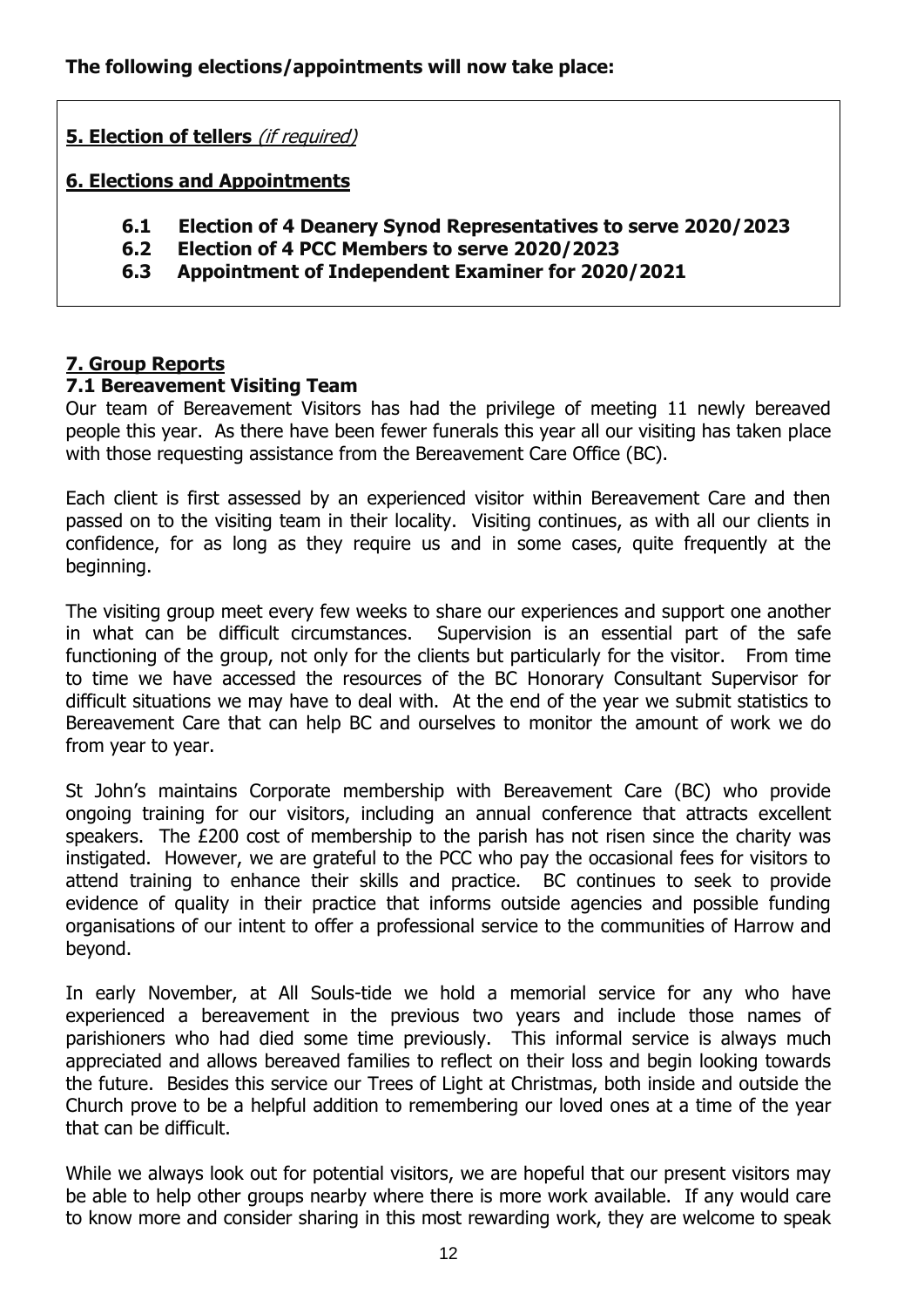either to me or the Rector. We also invite those who would like to speak to us about their bereavement, however long ago, to do so in confidence.

> **Jean Orpwood Group Leader**

#### **7.2 Café St Jean**

Every Sunday morning, after the 9.30 service, members of the congregation can be sure of finding a hot or cold drink, plus biscuits (and sometimes other goodies!) and a warm welcome at our pop-up Café in Church House. The bright red check tablecloths encourage the French theme and the relaxed atmosphere and generally around  $50 - 60$  people are served each Sunday. Sometimes, members of the congregation like to mark events such as birthdays and anniversaries by providing cakes and pastries plus maybe a glass of fizz!

We currently have 20 very loyal and committed church members maintaining our Café rota plus those dedicated folk who put out the chairs and tables each week. Without these people we would not have a Café with all its benefits and I would like to take this opportunity to say a huge thank you to them all on behalf of myself as Co-ordinator and the whole church congregation.

Point of interest: Both the Welcome Team and Café St. Jean were launched in October 2006. The suggested donation then of 50p for a drink and a biscuit has remained unchanged!!

#### **Rosemary Mackenzie-Corby (Co-ordinator)**

#### **7.3 Churchyard Gardeners**

A few of the 500 tulips, planted in 2018, escaped the squirrels and flowered in the spring. Unfortunately, since the tulips are short, many were hidden by the foliage of other bulbs and so not obvious.

The new crocus bulbs planted last year to supplement those on the cross on the grass at the east end of the churchyard produced very few extra flowers this year – just leaves!

The roses were fed twice (March and July) and given farm manure in late autumn. Several more supports for the standard roses were replaced by Bill Wyon. From June to December the roses were deadheaded and finally pruned to stop them flowering and give them a rest. In November, two new standard roses were planted by Bill and me to replace some which had previously died. These roses, 'The Lady of Shallot' (orange) and 'Princess Anne' (pink), were kindly donated by Michael Carmody in celebration of his 80<sup>th</sup> birthday.

The long borders were planted by Rosemary Mackenzie-Corby and me with Geraniums and Cosmos. The Cosmos did not last all summer but the Geraniums did better.

Stewart Low made a start on weeding the graves on the north side of the churchyard and Patrick Hill helped weed some of the graves on the south side. Rosemary continued to weed graves on the west of the path to the gate.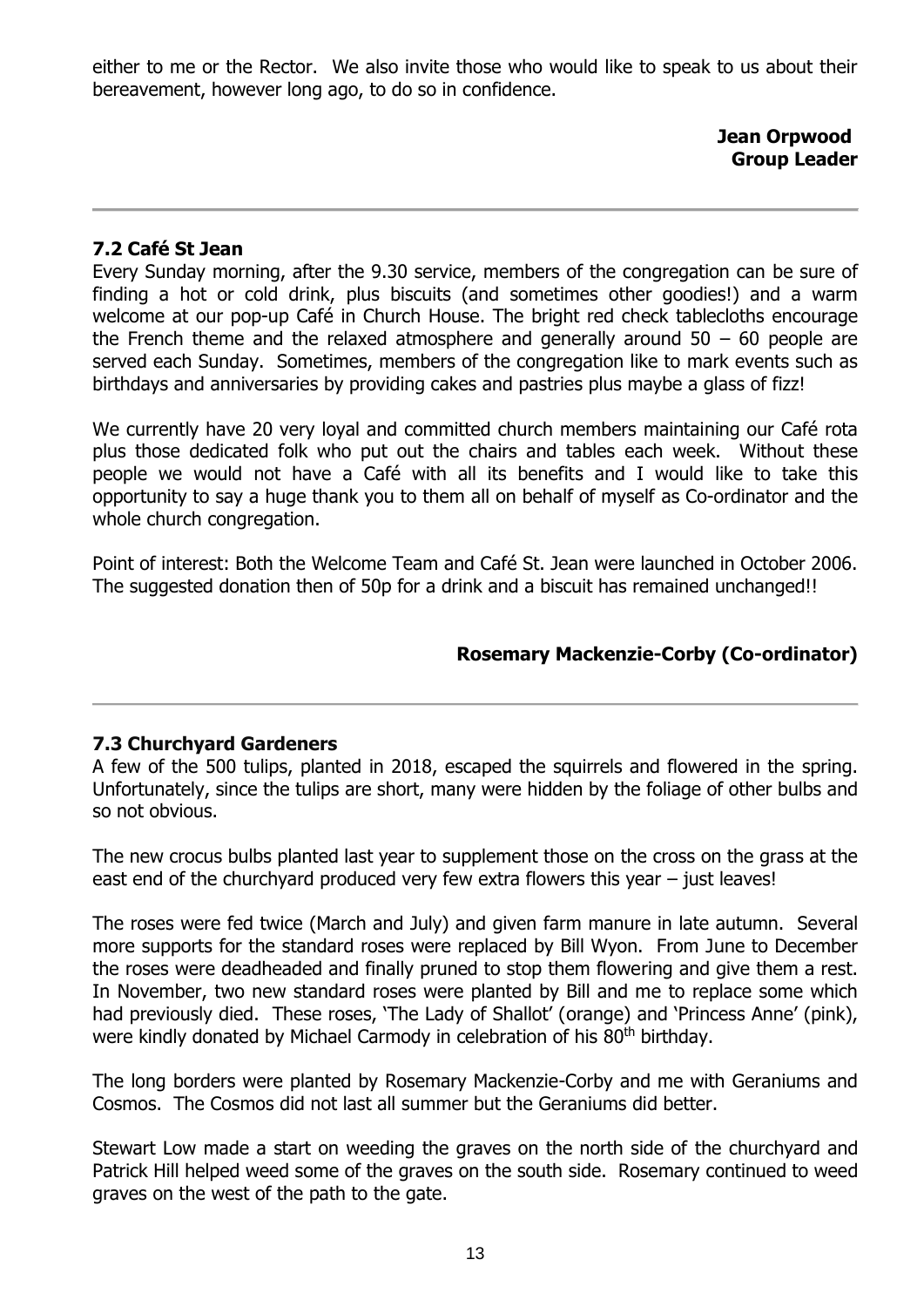At the end of the year, our Fuchsias were again attacked by Fuchsia Gall Mite causing blistering of the leaves and flowers. The stems have been cut the ground to try to prevent the mite from overwintering on the bark.

Thanks again to Rob and Steve from the London Borough of Harrow for keeping our churchyard neat and tidy by cutting the grass and hedges regularly and collecting the leaves. This has done been done free of charge since 2016 ever since our churchyard was formally closed to new burials.

Finally, many thanks to Matthew and Peter for continuing to pick up the litter from the churchyard and surroundings.

#### **Carole White**

# **7.4 Engage**

Our monthly contemporary service, which began in 2017, continues to play an important part in our church life. It has a dedicated attendance, as well as welcoming some who come occasionally when a particular speaker interests them. We are grateful to all members of the band, some of whom attend other churches in the mornings, for their unstinting commitment to sharing their musical talent and leading great worship.

The speakers are invited to choose their own themes, bringing whatever they feel is on their hearts for us to hear. Last year we enjoyed hearing from:

| <b>MONTH</b>    | <b>SPEAKER</b>                         | <b>THEME</b>                    |
|-----------------|----------------------------------------|---------------------------------|
| January         | The Revd Philip Barnes                 | Living the Gospel:              |
|                 | Vicar, St Stephen's Gloucester Road    | the Call of the Baptised.       |
| February        | The Revd Kate Tuckett                  | Doubt                           |
|                 | Vicar, St Alban's, North Harrow        |                                 |
| March           | Chris Tapp                             | The Scandal of Grace            |
|                 | Pastor, Stanmore Chapel                |                                 |
| April           | The Revd Alison Christian              | Journeying through Holy Week    |
| May             | <b>Ruth Dowsett</b>                    | <b>Pursuing God</b>             |
|                 | St Paul's, South Harrow                |                                 |
| June            | The Revd Richard Young                 | Being Transformed by the Spirit |
|                 | Vicar, St Matthew's, Yiewsley, and     | of Love                         |
|                 | Area Dean of Hillingdon                |                                 |
| July            | Fr. Michael Munnelly                   | <b>Coming Second</b>            |
|                 | Parish Priest,                         |                                 |
|                 | St William of York RC Church, Stanmore |                                 |
| September       | The Revd Rod Green                     | Prophecy and Justice            |
|                 | Vicar, St Peter's, West Harrow         |                                 |
| October         | Mary Rimmer                            | Mind the Gap (between knowing   |
|                 | Christchurch, Barnet                   | God's promises and believing    |
|                 |                                        | them).                          |
| November        | The Revd Barry Hingston                | Church?? What's that for?       |
|                 | Vicar, St John's, Greenhill            |                                 |
| <b>December</b> | <b>Becky Stone</b>                     | Prepare our Hearts              |
|                 |                                        | <b>United Advent Service</b>    |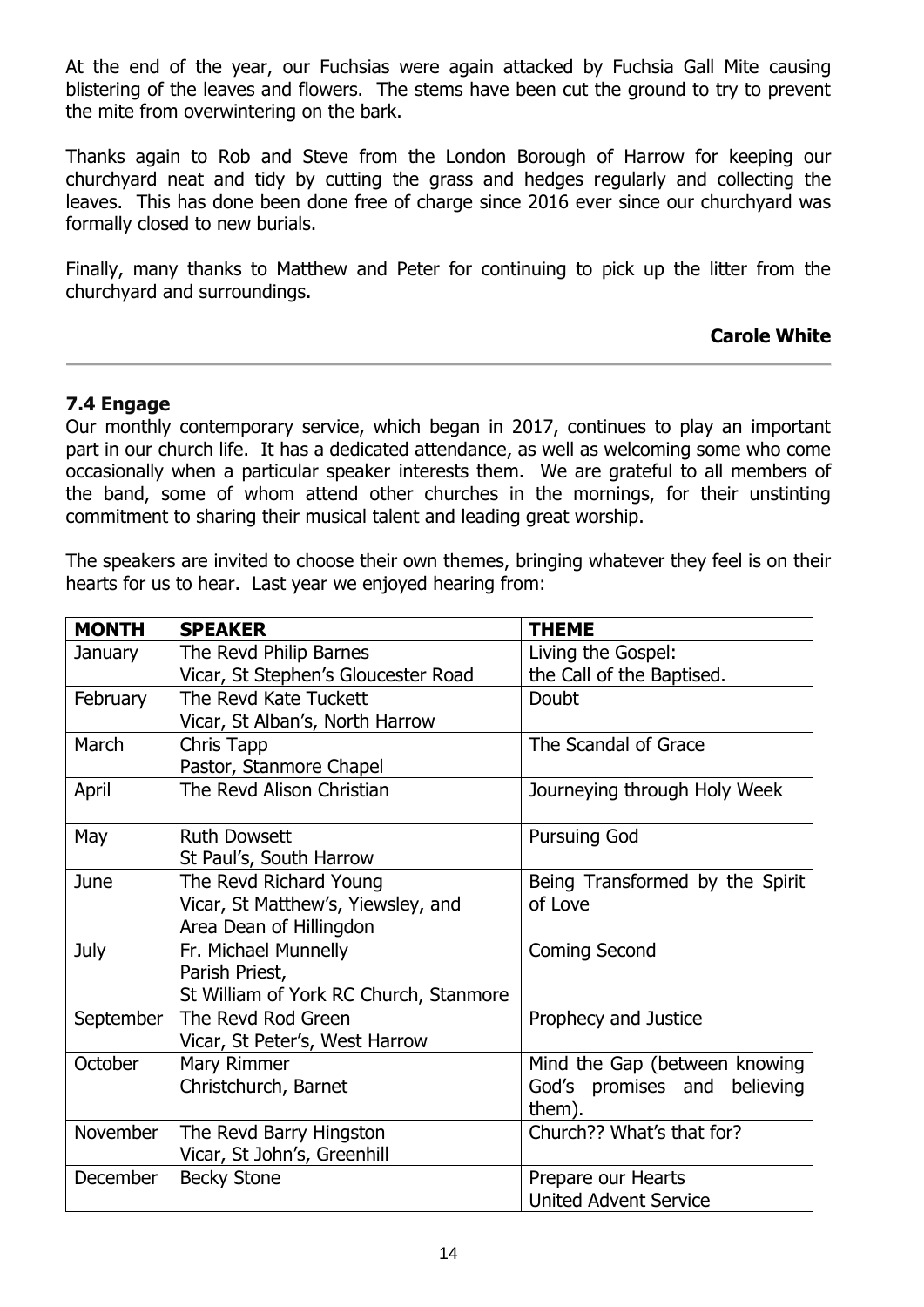Average monthly attendance is between 30 and 40, and it is a privilege to be able to offer a contemporary service as a contrast to our morning 'diet'. Refreshments are always served afterwards. The United Advent Service, which was this year held at Stanmore Baptist Church, attracted over 100 people from across the Stanmore Churches and, along with the continued success of the Good Friday service, has inspired an attempt to do a joint summer service in 2020, possibly in a park: watch this space!

If you haven't yet tried an Engage service, do come along and see what it's like!

#### **Becky Stone**

#### **7.5 Firm Foundation**

Firm Foundation's 2019 Winter Night Shelter was a great success. We had just over 50 people from the congregation donate food, prepare meals, serve and socialise. This is not including all the people who donated money. We raised a staggering £2,322.50 across the year to support the work of this charity.

On the nights we attended the shelter, we had on average 17 guests (12 men and 5 women) who needed to be fed. The weather was really wet and most arrived soaked through. It was truly a privilege to serve, eat and chat to the guests and hear the stories of those who chose to share. It is always disappointing to see some of the guests returning for another year, but also great to hear of those we had met who have had a positive outcome and are now no longer rough sleeping.

At our Christmas Day service we asked the congregation to donate pants, socks and toiletries to be used at Firm Foundation's drop-in service and also at the shelter where shower facilities are available. Again, this was something that the congregation embraced, and I was happy and proud to be able to deliver six big bags full to Brigade House, Firm Foundation's HQ.

May I take this opportunity to thank all of you on behalf of St John's and Firm Foundation for supporting this incredible cause.

#### **Jane Prentice**

#### **7.6 Flowers**

Throughout 2019 the team of flower arrangers continued to ensure there were two pedestals of flowers in church each week and special decorations at all the Festivals. Once again there was a splendid Christmas tree outside. It was encouraging to know that people appreciated our efforts. Donations to the flower fund for altar flowers continued to flow in, with several people contributing for the first time which was pleasing.

We were very glad to welcome one new person to our team during the year. Filling the weekly rota for arranging the flowers continued to be difficult and only possible through the willingness and generosity of time given by the small team. Please let us know if you could help sometimes.

#### **Sheila Oliver**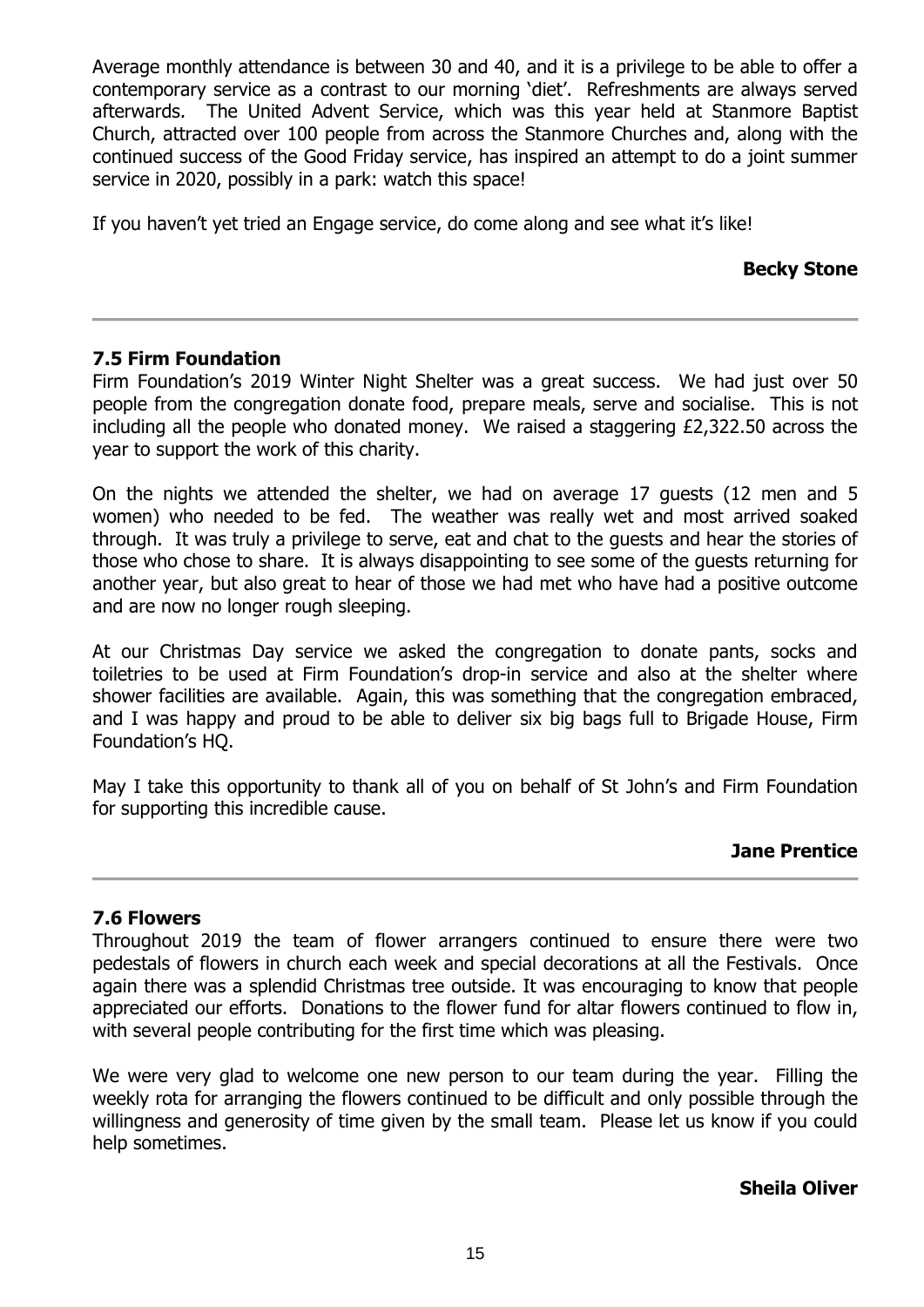#### **7.7a Great Stanmore Bell Ringers**

Sunday service ringing was maintained throughout 2019 with only a couple of exceptions.

During the year five visiting bands of ringers came to ring our bells, making useful contributions to our tower funds (these funds pay for day-to-day maintenance of the bells).

Our own annual weekend ringing outing in September took us to Cambridgeshire. For a second time we stayed at the "Old Red Lion" in Horseheath, near Linton. Our first tower on the Saturday morning was Duxford, where we were honoured with a flypast of Spitfires and Hurricanes – it was the Duxford Air Show weekend! Other towers visited were Pampisford, Sawston, Great and Little Shelford, and Trumpington. It was a very successful occasion organised by former Great Stanmore ringers Sue and Charlotte Ellis.

During 2019 Great Stanmore tower hosted two ringing workshops organized by the Middlesex County Association & London Diocesan Guild of Church Bell Ringers and one ringing meeting of the Hertford County Association of Change-Ringers, Watford District.

We rang for only one wedding during the year  $-$  a sign of the times. At the year-end we found ourselves very short of ringers. Two recruits are in training, but more are needed in order to maintain Sunday service ringing. Anyone interested in learning to ring (or to see how the bells are rung) is very welcome to come up the tower on a Thursday evening just after 8pm. After the practice we adjourn to "The Hare" at Harrow Weald.

> **Peter Scott Master and Steeple Keeper**

# **7.7b St John's Bell Ringers – Great Stanmore Financial Accounts**

|                                      | £364-24 |
|--------------------------------------|---------|
| Add excess income                    | £ 23-34 |
| Brought forward from 2018            | £340-90 |
| HSBC current account statement 2019: |         |
|                                      |         |

|                                      | £63-71 |
|--------------------------------------|--------|
| Add excess income                    | £ 0-12 |
| Brought forward from 2018            | £63-59 |
| HSBC savings account statement 2019: |        |

**Peter Scott Treasurer**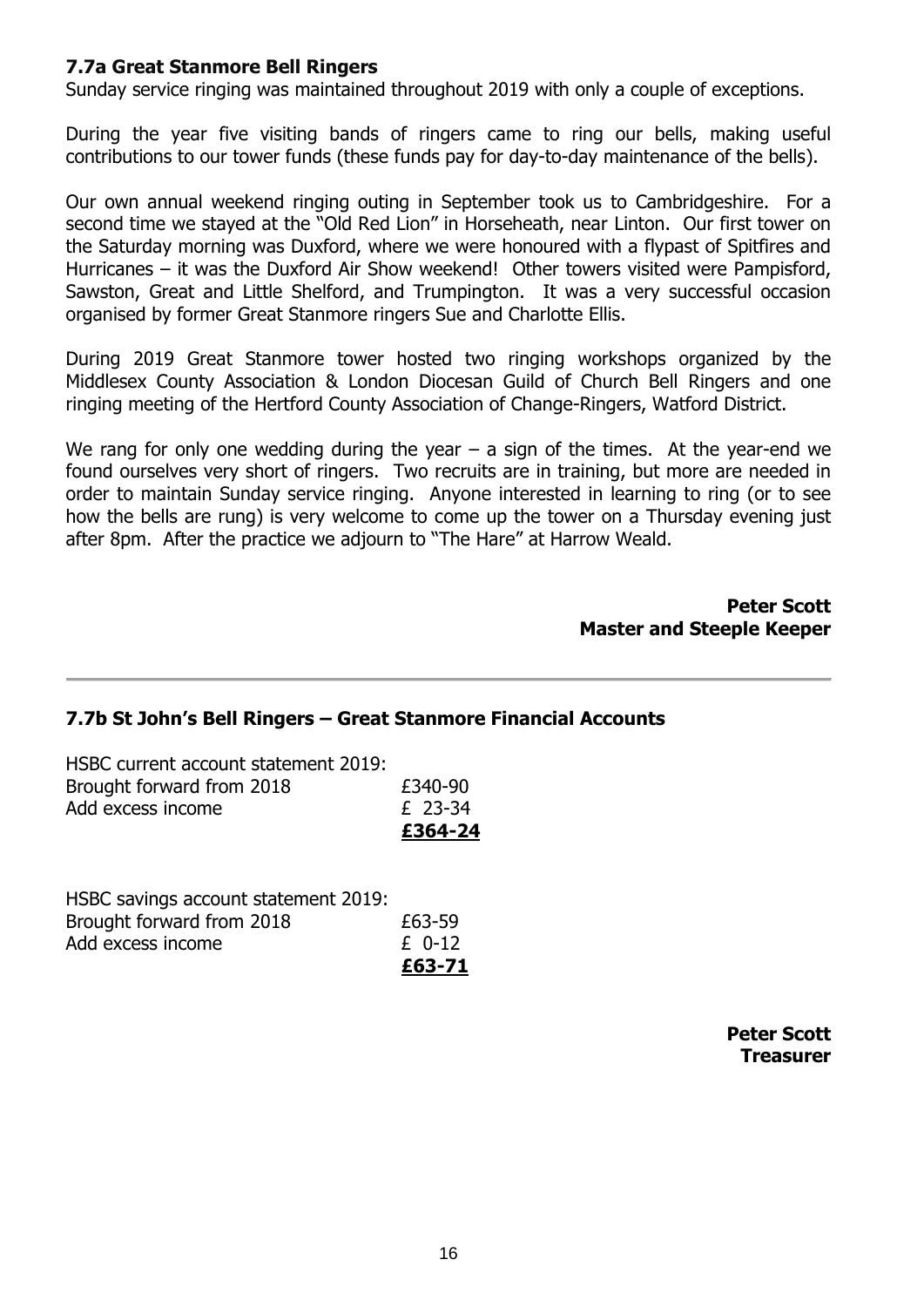#### **7.8 Home Groups**

During the course of 2019 we had five groups meeting regularly, but sadly the group led by Pat Stevens and hosted by Edit Rees had to cease when Pat become unwell. New members are always welcome, please speak to the group leader.

#### Tuesday Groups

The Home Group that I lead has met at Pat's home in Cherchefelle for a number of years and we are very grateful to Pat for her hospitality. We meet on the  $2<sup>nd</sup>$  and  $4<sup>th</sup>$  Tuesdays. From January to June in 2019 we continued our study of the Book of Revelation which was quite hard going but interesting. During Lent we made a study of 'The Screwtape Letters' by C.S. Lewis which we enjoyed very much. Two additional people joined the group for this period. In September 2019, we began looking at the Acts of the Apostles with nine people in the group. As most of us have not studied this book of the New Testament since our schooldays, we are enjoying learning about the very early church and how it diverged from Judaism. Our discussions are wide-ranging and sometimes controversial but always lively. Everyone contributes.

# **Frances Westcott**

We have had an interesting and varied year in our Home Group: we started the year using some chapters from a book called 'We Make The Road By Walking', which explores a wide variety of passages and themes following the church year. Our Lent course was called 'The Long Road to Heaven' and was based on the film 'The Way' about walking The Camino Way, the ancient pilgrimage route to Santiago de Compostela. Over the summer we studied a book by Pete Greig called 'God on Mute' about unanswered prayer. We found this course very challenging. We finished the year by taking a look at the opening chapters of the book of Romans and considering the meaning of the righteousness which comes through grace. We have welcomed a number of new members this year and are always open to anyone who would like to join us.

# **Jane Prentice**

#### Wednesday Groups

The Wolstenholme Study Group continues to meet on a monthly basis in the sitting room at Wolstenholme. We are grateful to Helen Astar and Peggy Walters for their hospitality. Since Jonny's arrival, the two of us take it in turns to lead the group. We tend to pick sessions randomly which are sometimes linked to the church's year. There are usually seven of us attending regularly. It has been great to welcome Jonny to our group.

#### **Matthew Stone**

During the year the Home Group that Jackie and I host has continued its adventure through the Gospel According to Matthew, both the well-known and understood passages as well as the more obscure ones. Both have been enlightening though the latter has required some more thoughtful prayer. The group found its way with some mental gymnastics and lateral thinking and has been greatly blessed with fresh ideas, new expressions, a reinforcement of faithful reading and a daring to explore long held assumptions. It has all shown that a critical explanation or interpretation of scripture is not for the few but for all who seek a closer relationship with God.

#### **The Revd Canon Ken Peters**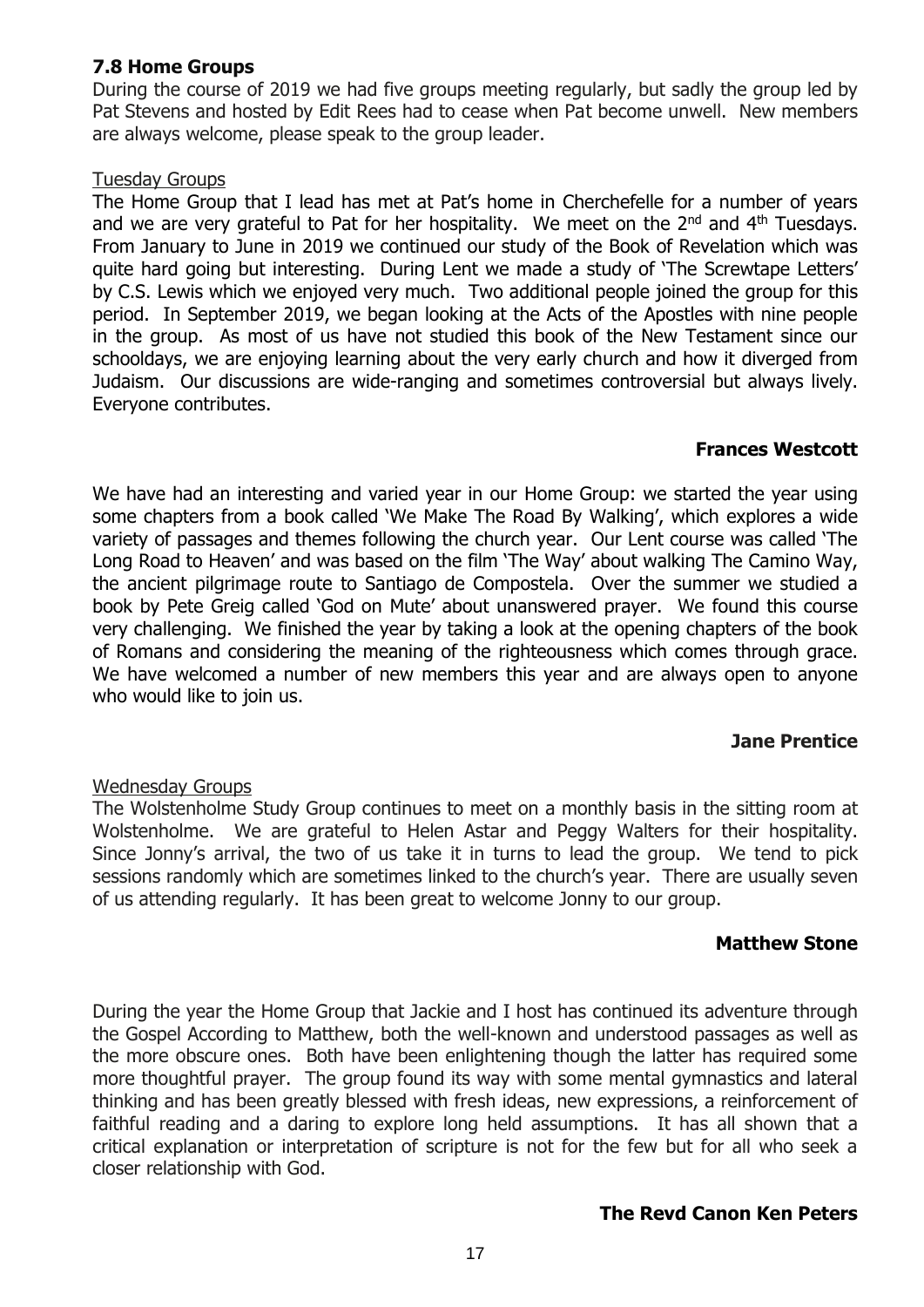# **7.9 Junior Church**

Junior Church numbers continue to be steady though we have had some families move during the last year. This has resulted in a dip in numbers recently, but most weeks see us averaging around 15. During the past year we have continued to use material which follows the lectionary so that the children are hearing the same message as the congregation but in a more child friendly way.

Splash – (Pre-school to Year 2) The younger children take part in story sessions, art and craft, prayer, games and singing.

Xstream – (Year 3 to Year 6)

These children take part in singing, bible reading, prayer, stories and games.

#### The Grid – (Year 7 and above)

The older children meet on the 2nd and 4th Sundays of the month with Mark Maslin, Daniel McKeon and Karen Omisore. Numbers can vary but we have a great time anyway. The session varies by sometimes looking at the lesson in Church and sometimes having a question session but which ever it is you can guarantee we always go off at a tangent – but that makes it all the more fun.

Junior Church has had a busy year and we have been part of several Church events and services. We especially enjoyed the Christingle service. We have also played our instruments at various Church services and we look forward to doing so again. Junior Church continues to support The Mission to Seafarers during Lent.

All in all Junior Church has had a very busy but productive year and we look forward to the next one whatever it may bring.





**Beverley McKeon Commissioned Children's Minister**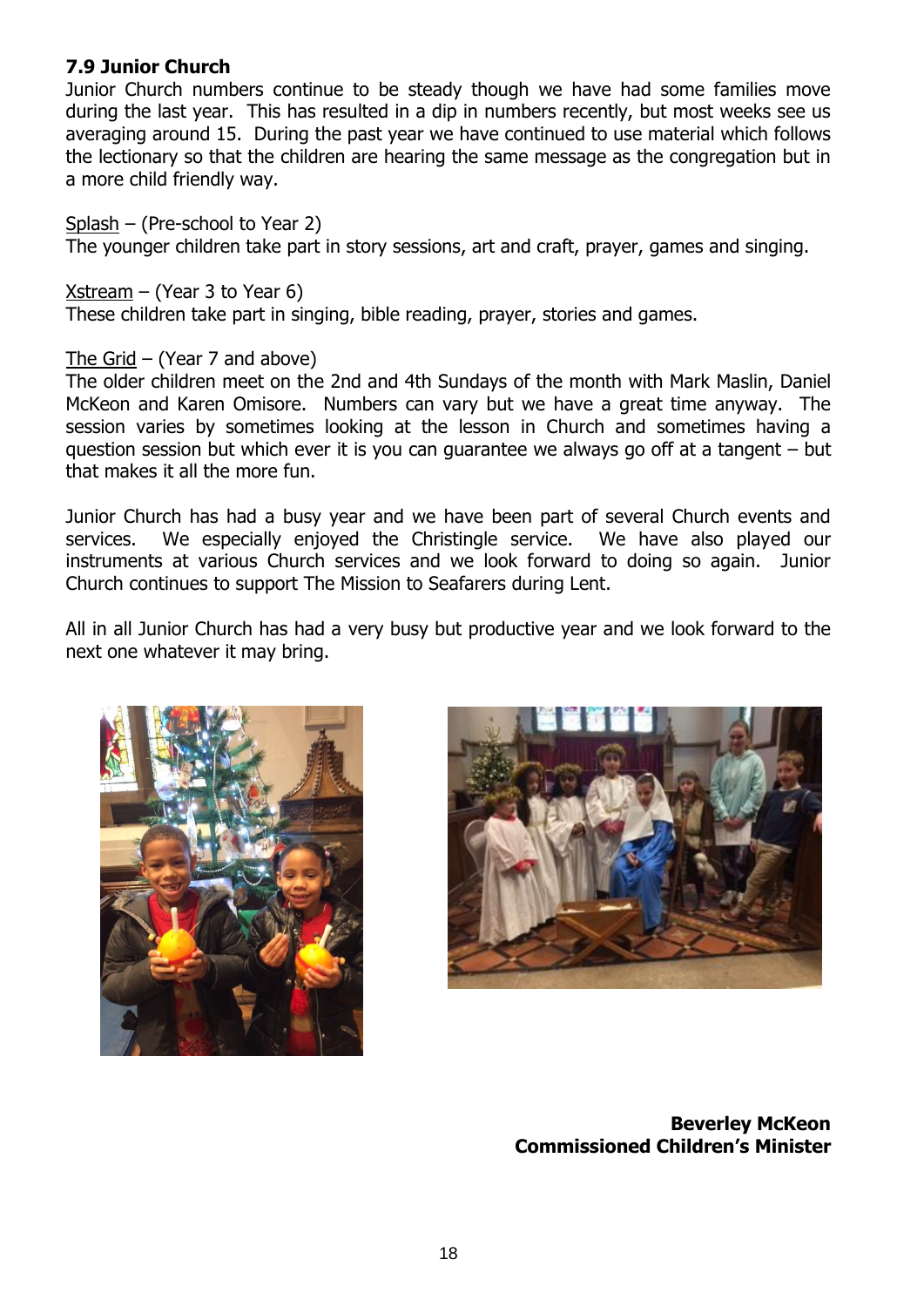#### **7.10 Little Fishers**

Our Little Fishers Babies and Toddlers group meets every Tuesday afternoon in term time from 1.15pm–2.45pm in the Micklem Hall. We have a good selection of toys, puzzles and games, and have a craft activity each week. We are very fortunate to have the use of the Church Field where, if the weather is dry, the children are able to play on the outdoor toys that Stanmore Montessori School kindly let us use.

Our numbers have increased this year, largely thanks to advertising and personal recommendation, and in addition to parents bringing their own children, we have three child minders who between them bring ten children.

This year we have had our usual Teddy Bears picnic on the field at the end of the summer term and Father Christmas arrived with his sack of presents as we broke up for Christmas.

#### **Edit Rees**

#### **7.11 Music**

I am pleased to say that, as before, the standard and variety of music in church has not declined in recent years. We have everything from ancient 'plainsong' tunes through to 21st century hymn tunes and songs.

Our choir help to lead the music in our worship for most Sunday morning services, for our monthly service of evensong and for our Christmas carol service. We have, unfortunately, lost two loyal members of our choir this year. John Albin has moved to Canterbury and has joined his church choir there. We also remember our dear friend, Pat Stevens, who is now singing with the angels as she rejoices with us, but upon another shore, and in a greater light.

We will always welcome some new singers. If you are 'soprano' voice you don't need to be able to read music, just be able to sing in tune. If you can sing alto, tenor or bass then this is even better. An informal chat will not result in any commitment, I promise!

We also have a group of singers and musicians who lead the singing at our all age services, and we have our monthly 'Engage' evening service, which has a worship band, offering a different style of worship and music for those who prefer this.

Our Junior Choir do not sing Sunday by Sunday with the adult choir because a lot of them attend other churches, but they again joined in with our Christmas carol service this year.

If you would like to join in with any of these groups, please talk to me.

Regarding the organ, I am very pleased to inform you that, following my last 5-or-so years of reporting 'doom and gloom' about an ever-increasing number of faults with the organ costing c. £100,000 to fix, there has been a significant and positive development. The pivotal point was when I contacted the vicar of St George, Headstone, as they have a very similar organ console to ours. He recommended a NW London-based organ builder, Bishop and Son, who came and spent a whole day to assess the organ. They fixed a large number of the existing faults for a relatively small amount of money and, unlike the other organ builders recommended to us by the Diocesan Organ Advisors, they did not just look at the organ and advise an expensive repair, they fixed a large number of faults within their 'initial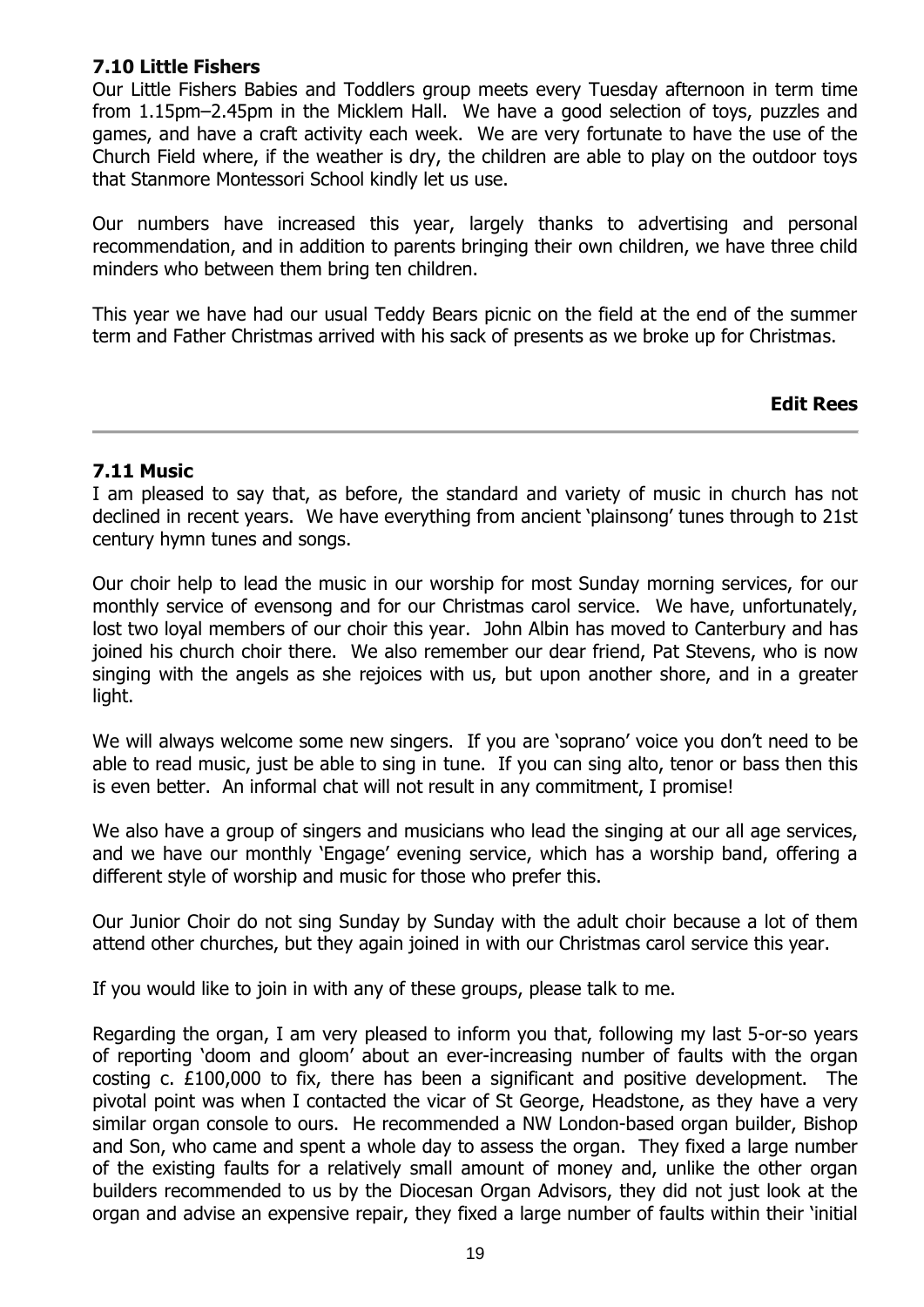investigation' charge and, most significantly, they suggested a modular approach to repairs, fixing the most urgent repairs first, then doing other repairs in due course, and thereby spreading the work and the cost over many years. Having fixed a large number of faults on their first visit, they later repaired what was by far the most urgent of repairs, fixing a number of notes that did not work, for about £2,000. This has made the organ much more playable.

I must record my gratitude to Lydia for suggesting the hymns month by month and to Matthew and Jonny for their input into this selection, and I would also like to thank everyone who contributes towards the music in church, even if this is just joining in with the singing in the congregation.

#### **Philip Rees Organist and Director of Music**

# **7.12 New Wine**

New Wine this year had moved to its new venue in Peterborough having outgrown the show ground in Shepton Mallet. New Wine now attracts 24,000 delegates over the two weeks. There were a few teething problems in the new venue which were not helped by the weather conditions. The first two days it rained in what can only be described as Biblical proportions! People were quite literally bailing the water out of their tents with bowls and buckets! High winds then saw tents blowing away in what can only be described as a scene from the Wizard of Oz! Then came the mud! Day three the sun came out and we were able to BBQ (in the mud) then all got sunburnt!

Despite all of this it was again the most incredible week. Spirit filled and for some life changing. The workshops, the talks and of course the worship was just awesome. To praise God in one of the arenas with 6,000 other Christians singing our hearts out, praying together and over one another always takes ones breath away.

Most of us had already re-booked for 2020 before we had even left and are very excited to see what another year brings. Our contingent from St John's will grow to 24. Anyone interested in finding out more about New Wine please speak to myself or Becky.

# **Jane Prentice**

# **7.13a Old Church Working Group**

The Old Church Working Group did not meet in 2019. The dream of reinstating the ruin as a community facility has not been progressed further owing to a lack of funds to cover the cost of the Options Appraisal (c. £25,000) required to take this forward.

During the year:

- 1. the safety harness located within the tower was serviced and tested.
- 2. the Old Church suffered two break ins which were reported to the police.
- 3. The Old Church was opened once each month between April and September with stewards available to assist visitors.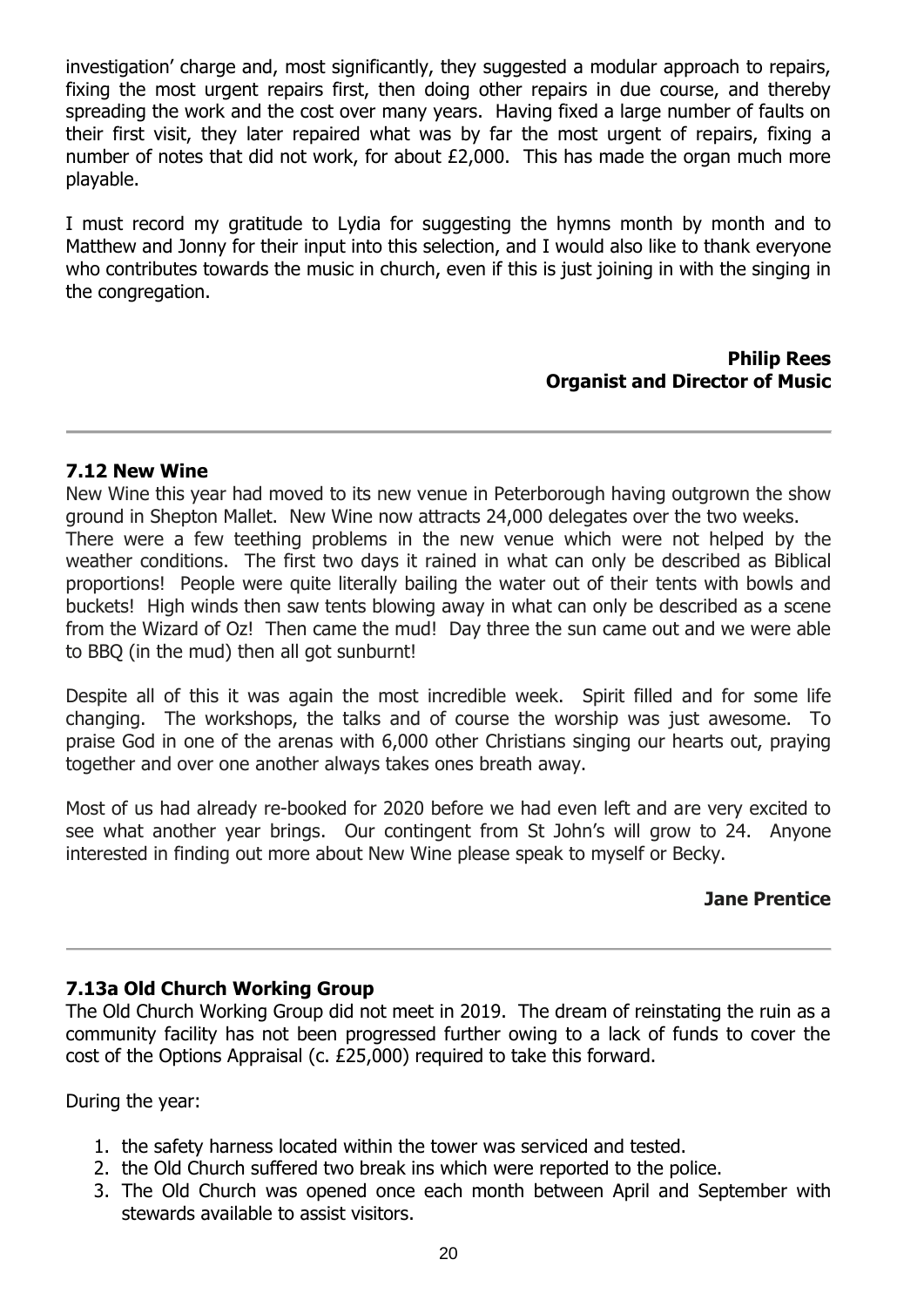- 4. Children from two local primary schools visited in June and art students from Stanmore College visited in November.
- 5. The risk assessment was reviewed.

#### **Matthew Stone**

| 7.13b Great Stanmore Old Church Consolidation Fund<br>Income and Expenditure for the Year ended 31 <sup>st</sup> December 2019 |                  |                                                |
|--------------------------------------------------------------------------------------------------------------------------------|------------------|------------------------------------------------|
|                                                                                                                                | £                |                                                |
| Income                                                                                                                         |                  |                                                |
| Donations, Sales and Interest<br><b>Expenditure</b>                                                                            | 118.30           |                                                |
| Fees/supplies                                                                                                                  | 0.00<br>£118.30  |                                                |
| <b>Balance Sheet</b>                                                                                                           |                  |                                                |
| Bank Balance Total 31 <sup>st</sup> December 2019                                                                              |                  |                                                |
| <b>Barclays Bank</b>                                                                                                           | <u>£4,761.78</u> |                                                |
| Fund Balance 31st December 2018                                                                                                | 4,643.48         |                                                |
| Plus surplus for year                                                                                                          | 118.30           |                                                |
| Fund Balance 31st December 2019                                                                                                | £4,761.78        |                                                |
|                                                                                                                                |                  | <b>Ian Mackie MBE</b><br><b>Hon. Treasurer</b> |

# **7.14 Parish Visitors**

During the year we have been able to visit a number of people in their homes, in hospital or in nursing or care homes. We have several visitors who are happy to visit, shop, pick up prescriptions etc. If you know of anyone who would welcome a visit, or needs help, please let one of us know and we will arrange for someone to call.

# **Sylvia Daniels and Sheila Oliver**

#### **7.15 Peace, Justice, Environment and Energy**

Members of St John's attended the borough's Holocaust Memorial event in January, and a Peace in Israel meeting at JW3 in July.

St John's has continued to monitor its energy consumption each quarter during 2019, is regularly recycling its waste, and took part in a Keep Britain Tidy litter-pick in April.

We joined in Unlock's walk in April, which was held in Morden and Merton. This walk is ecumenical and visits churches of many different traditions and ages and included a branch of the YMCA.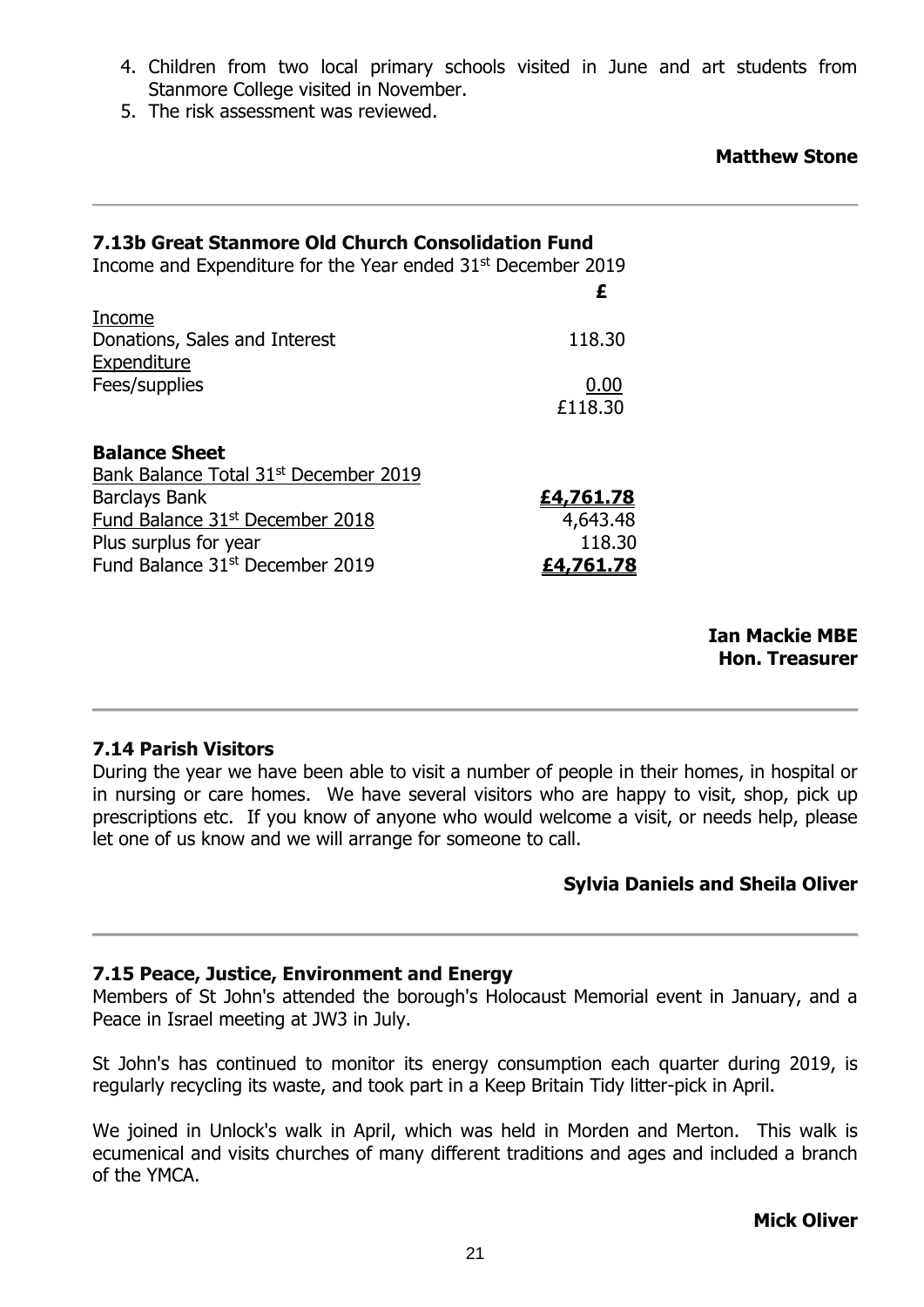# **7.16 Prayer Ministry Team**

Private prayer is offered every Sunday morning at the 9.30am Parish Communion (or All-Age Service). Two members of our team of eight will be in the chapel during communion to pray with anyone who comes for prayers for themselves or others.

Before each Sunday service members of the team meet together for a time of preparatory prayers. As always, we confirm the confidentiality of subject and content of any prayer for which we are asked.

#### **Prayer Ministry Team**

# **7.17 St John's Church of England School**

We are very fortunate to have a Church of England School within the parish and continue to enjoy an effective partnership. A number of children attend both the church and school; two members of the congregation are employed by the school as Teaching Assistants.

This report is largely written from the perspective of governance as the PCC has the responsibility of electing two governors to serve on the Governing Board, each for a term of four years. Our current PCC appointed governors are Paul Harris (re-appointed for a second term in 2019) and Karen Omisore (appointed in 2017). Other church members serve as governors including Jill Medcalf and Graham Nicholson who were elected respectively by the London Diocesan Board for Schools and Deanery Synod. The Rector is automatically a Governor by virtue of office.

During the 2018/2019 school year, the Governing Board met during the evening on five occasions (twice each term apart from the summer term). The Admissions Committee met twice, the Staffing Committee and Finance & Premises Committee each met three times and the Standards & Achievement Committee met four times. All committees meet during the school day.

The Headteacher's Performance Management Committee met twice, and the Pay & Review Committee met once. The Headteacher's Performance Management Committee is supported by an external advisor. Additionally, there is a facility to bring together small panel/committees as and when needed although it was not necessary to do this across 2018/2019. The Rector, in his current capacity of Chair of Governors, met the Headteacher regularly. The Governing Board and all committees have clear terms of reference which are reviewed annually.

The Governing Board takes part in the annual cycle of school improvement by its interpretation and analysis of school data including: SATS results, Local Authority data, government data, Phonics Screening Check, Baseline Assessment, Ofsted Data Dashboard and regular internal school assessment data. Through data analysis, pupil progress and attainment is scrutinised regularly and vulnerable groups (including pupil premium children) are closely monitored. Data monitoring, together with external reports such as Ofsted, mean that the Governors play an active role in the development of the annual School Improvement Plan. It is pleasing to report that the 2019 Key Stage SATS results were much improved on 2018 and above national averages. All other results (Early Years and Key Stage 1) were also good.

Governors are expected to undertake training to fulfil their role and enhance their contribution. During 2018/2019 various courses were offered to governors including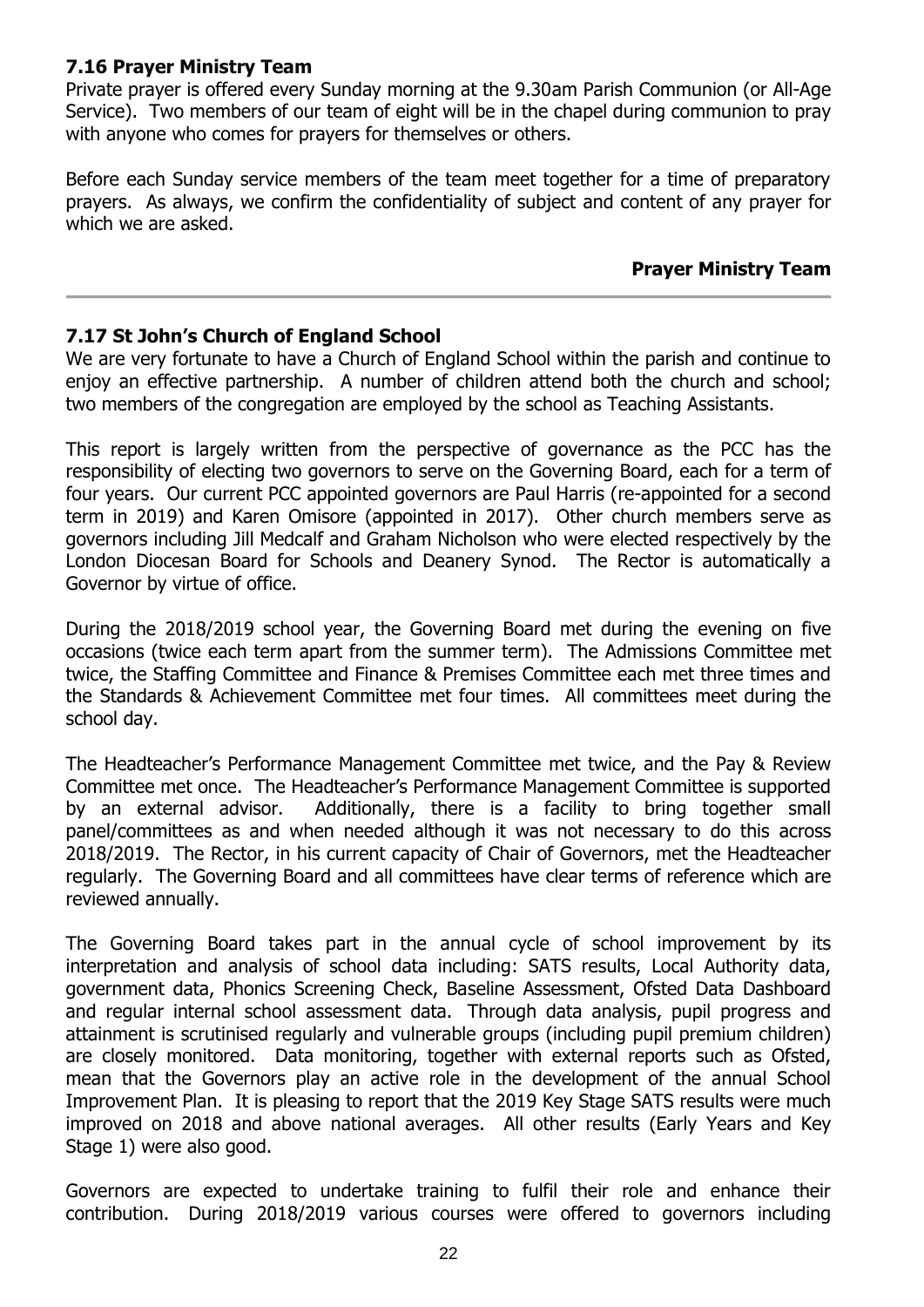induction training. Courses are run by the Local Authority and the London Diocesan Board for Schools.

One significant event that took place was a routine visit from Ofsted in January 2019. The key lines of enquiry focused on:

- 1. The progress made by disadvantaged pupils in Key Stage 2 in reading and writing.
- 2. Pupils' achievement in mathematics where 2018 Key Stage 2 results were weakest.
- 3. The school's work to promote the attendance of disadvantaged pupils.

After a very thorough inspection the school was judged to be GOOD which is worthy of much praise and recognition. The inspector said of the school:

"The school is a welcoming, vibrant and nurturing place for pupils to learn and thrive. You invest heavily in fostering the well-being of staff; the staff questionnaire was overwhelmingly positive about the support they receive. You also recognise that pupils' personal development is at the heart of academic success. Pupils have access to counselling, one-toone mentoring and play therapy. Almost all parents are appreciative of the school's work, as reflected in the Parent View online questionnaire."

Do have a look at the report:<https://files.ofsted.gov.uk/v1/file/50054676> Letters of congratulations were sent to the school by the London Borough of Harrow's Cooperate Director – People Services, the Bishop of Willesden and the Churchwardens on behalf of the PCC.

Across the 2019/2020 school year the following areas were identified in the School Improvement Plan:

- Continue to further develop the curriculum in light of the new Ofsted framework.
- Continue to embed the maths curriculum to ensure mastery opportunities and accelerated progress for Pupil Premium children.
- Develop Writing skills across the school to ensure outcomes are in line with reading and maths.
- Continue to develop Reading across the school with particular emphasis on improving reading for those pupils with SEN.
- Further develop RE provision in line with the new SIAMS framework ahead of the 2020 inspection where the school is aiming for the highest grade!

The Governing Board annually approves a 3-year school budget and the Finance & Premises Committee regularly monitors the in-year budget. It works closely with the School Business Manager and the Local Authority Schools Financial Services. Close scrutiny of the budget during the financial year 2018/2019 meant that the year-end outturn resulted in a positive balance. There is, however, an ongoing concern over future funding which is exacerbated because of fewer pupils on the school roll  $-$  a concern which is shared by all local schools.

Aside from governance, the church benefits from the partnership with the school in different ways including: the Music Teacher leading the worship band at our monthly Engage Service, the Headteacher is a Trustee of the Stanmore Charities, the children write prayers for the Parish Magazine and some of their work is on display in church.

The school allowed the 2019 confirmation classes to be held in one of the classrooms on a Monday afternoon. Ian Mackie MBE, Andrea Nicholson and Becky Stone visit the school each week to help the children with their reading. Ian continues to support the school with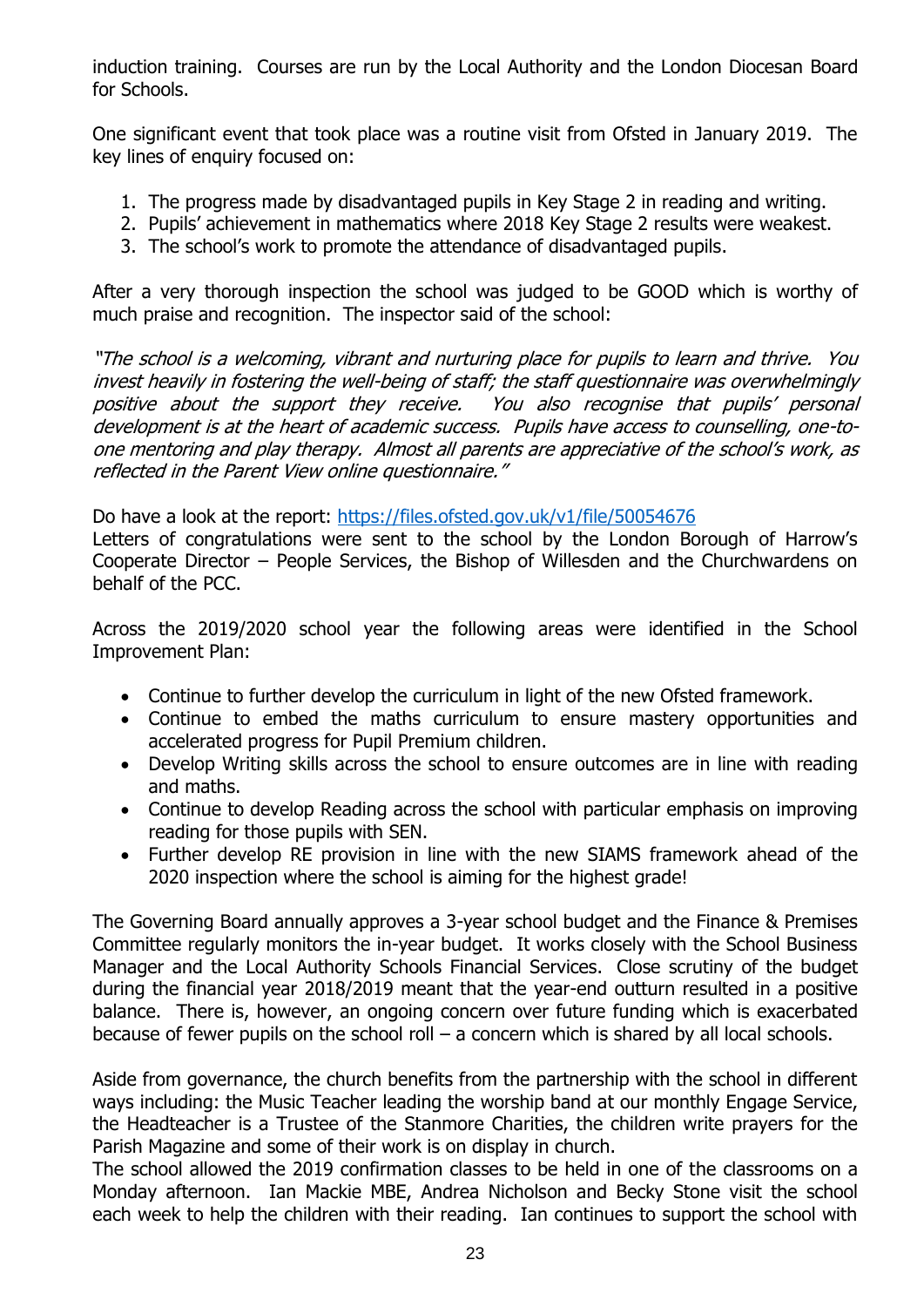the KS2 termly Eucharists. Becky leads the Parents' Prayer Group which meets twice each term.

At the end of 2019, Jill Medcalf stepped down as a governor as she will be moving to Devon. Jill has been an outstanding governor and will be much missed.

It was another busy year!

# **Paul Harris, Jill Medcalf, Graham Nicholson, Karen Omisore and Matthew Stone Members of the School's Governing Board**

#### **7.18 Safeguarding**

Painful stories of past cases of abuse continue to be reported in the press, which has brought shame on many organisations including the Church of England. Some of the cases are historical and occurred at a time when there were no safeguarding measures in place but, in more recent cases, abuse has occurred because of a failure to implement and monitor new policies and procedures introduced by organisations designed to keep children, young people and vulnerable adults safe.

Each PCC is charged with the responsibility of making sure the work with children, young people and vulnerable adults in their church is undertaken strictly in line with the prevailing Church of England guidelines. They require PCCs to have 'safeguarding' as a substantive item on each agenda to ensure this critical area of its life remains a top priority. We have been doing this since September 2014.

At St John's we provide groups for children and young people, but there are no groups organised specifically for vulnerable adults. We have, however, appointed Sheila Oliver as our Vulnerable Adults Champion who keeps a watching brief and would communicate any concerns that arise.

#### Safer Recruitment

We do not permit anyone to work with our children and young people unless they have an up to date DBS check in place, and for all new applicants two written references are always obtained. A self-declaration form is also completed.

Once the DBS check has been issued, applicants undertake the Diocese of London's online safeguarding training and the pass certificate is handed to Beverley McKeon. PCC Members are required to complete this training as well. Applicants are then asked to sign a Declaration on Safeguarding and Volunteer Agreement. These are updated annually.

A robust system is in place to ensure that DBS checks are renewed every five years which is in line with the Diocese of London's policy. During 2019 two new DBS checks were obtained and three rechecks were undertaken. During 2019 the PCC:

- 1. Implemented a new national requirement from the House of Bishops to introduce a page to the church website displaying:
	- the formal statement of adoption of the House of Bishops' 'Promoting a Safer Church; safeguarding policy statement'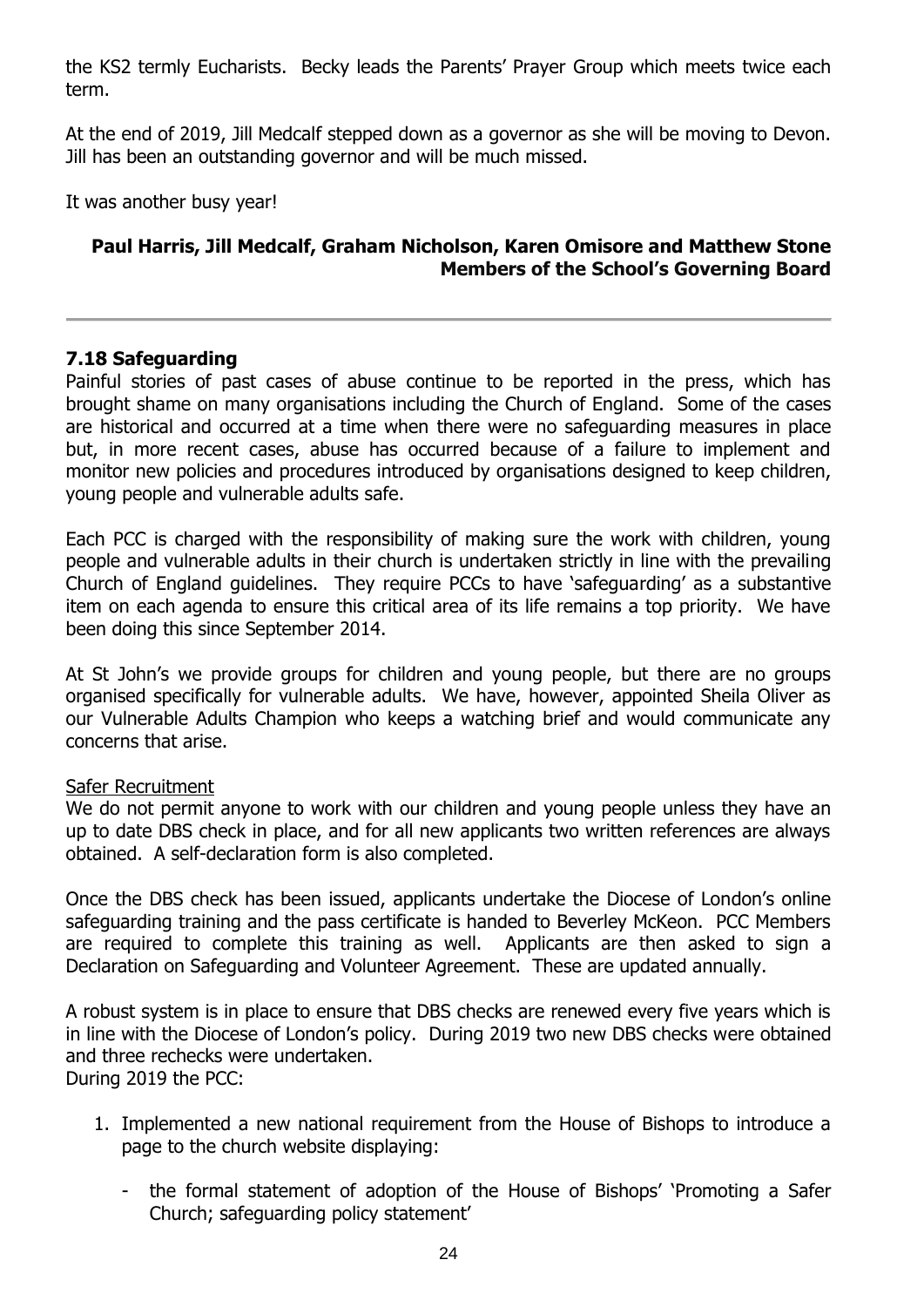- contact details of our Safeguarding Team and Churchwardens
- names and telephone numbers of organisations which can offer help to victims
- links to the safeguarding pages on the Diocese of London and Church of England websites
- 2. An internal audit of our safeguarding procedures was undertaken by Mark Lynch using the Diocese of London's template.
- 3. Reviewed the Diocese of London's Safeguarding Policy.
- 4. Reviewed the Church of England's Parish Safeguarding Handbook.
- 5. Re-adopted the Safeguarding Policy Statement (which is on display in the Church and Church House).
- 6. Re-appointed Mark Lynch and Louise Gregory as Parish Safeguarding Officers.
- 7. Re-appointed Sue Wright as Children's Champion.
- 8. Re-appointed Karen Stirrup and Matthew Stone as Evidence Checkers.
- 9. Re-appointed Matthew Stone as the Lead Recruiter.
- 10.Appointed Sheila Oliver as the Vulnerable Adults Champion.
- 11.Reviewed the Role Descriptions for the Commissioned Children's Minister, Director of Music, Holiday Club, Junior Choir, Junior Church, Little Fishers and the Youth Group. Introduced a new Role Description for the Bereavement Visiting Team.
- 12.Requested all new PCC Members undertake the online safeguarding training.
- 13.Passed a resolution to delegate the reporting of Serious Safeguarding Incidents to the Diocesan General Secretary. The PCC also resolved that they should continue to report Non-Safeguarding Serious Incidents (eg finance related) Directly to the Charity Commission. This followed guidance issued by the Charity Commission and House of Bishops.
- 14.Reviewed the Role Descriptions for Bereavement Visitors, Commissioned Children's Minister, Director of Music, Holiday Club, Junior Choir, Junior Church, Little Fishers Parent & Toddler Group and Youth Group.
- 15.Renewed the Declarations on Safeguarding and Volunteer Agreements for the Director of Music, Junior Choir, Junior Church, Little Fishers and the Youth Group.
- 16.Reviewed the Group Risk Assessments for Junior Church (incl. crossing Old Church Lane), Little Fishers, the Youth Group, Special Services (where more than 150 people attend) and St John's School Services.
- 17.Undertook a Past Cases Review in response to a letter all parishes had received from the Bishops of London and Willesden (nil return to the Diocese of London).
- 18.Reviewed the hiring agreements for Church House to ensure that the groups that work with children who hire the premises on a regular basis have their own safeguarding policies in place. Copies of these policies, together with their insurance, are obtained from each group annually and filed in the Parish Office. These groups are also sent a copy of our Safeguarding Policy.

When people hire the premises on a one-off basis, such as a child's birthday party, they are also sent a copy of our Safeguarding Policy and sign a clause on the Booking Form to say they have received a copy and undertake to follow the guidelines within it. The Terms and Conditions of Hire reflect the importance of our safeguarding procedures being followed and key messages are given to the hirer when Church House is handed over to them.

- 19.Updated the General and Fire Risk Assessments for the Church and Church House.
- 20.Updated the Health & Safety Policy.
- 21.Louise Gregory attended two Safeguarding Courses with North London Hospice (July and September).
- 22.Mark Lynch attended National Association for People Abused in Childhood training organised by the Diocese of London (November).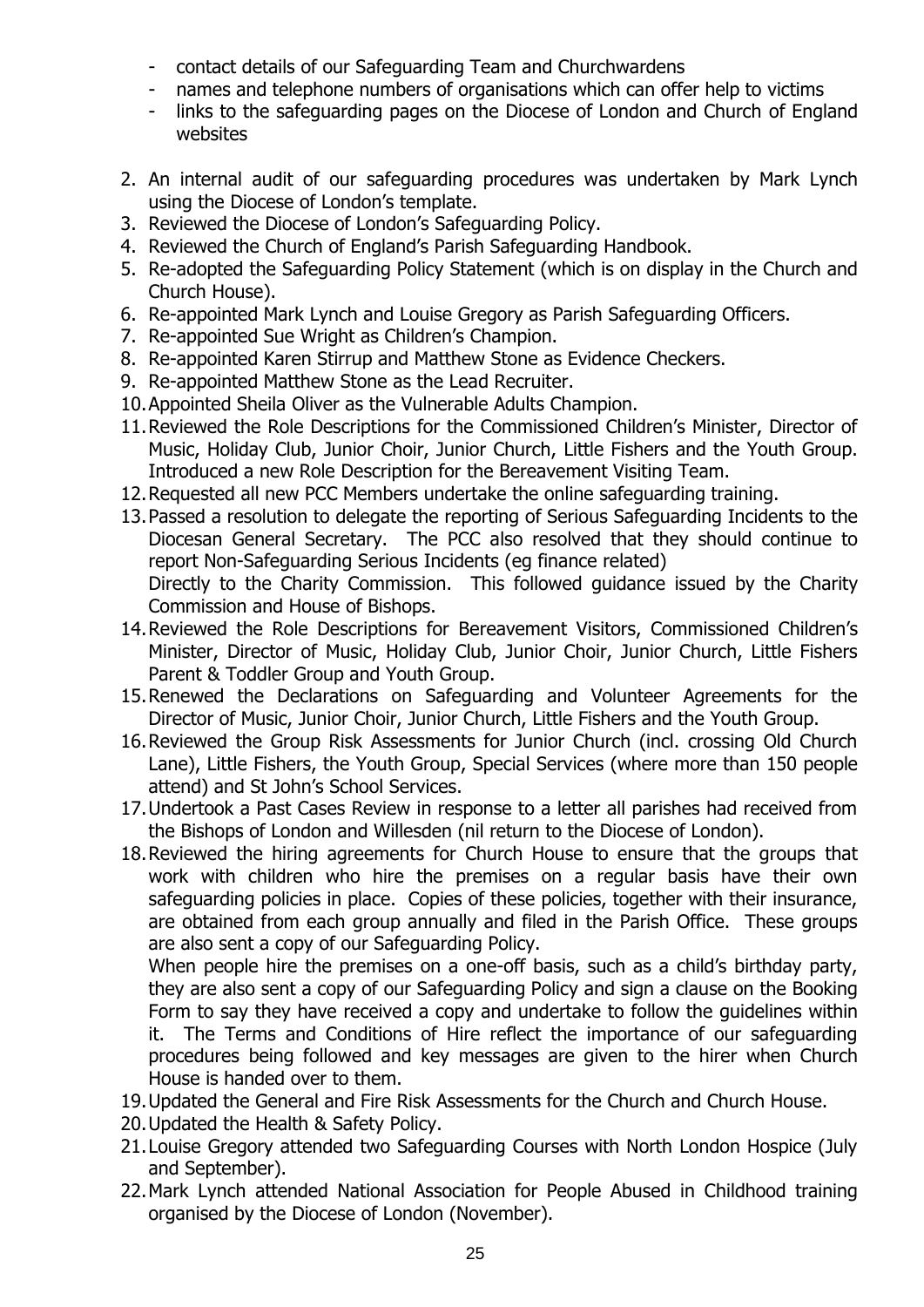23.Sue Wright has attended training on self-neglect and also dementia – both to do with her work with vulnerable adults within the Social Services adults' team for the London Borough of Harrow.

In conclusion, we continue to demonstrate due regard to House of Bishops' guidance on safeguarding children (as is our duty under section 5 of the Safeguarding and Clergy Discipline Measure 2016). Safeguarding should be viewed as a shared responsibility and is always most effectively undertaken when an entire community works together to keep the children, young people and any vulnerable adults safe.

If you have any questions about our safeguarding procedures or a concern, please contact Mark Lynch or Louise Gregory.

#### **Matthew Stone**

# **7.19 Social Committee**

We started our year with our pre-Lent Lunch. We served choice of two soups with crunchy bread. This was followed by pancakes and fruit salad. Always popular. On 30th June had a welcome celebration for Jonny and Jenna. We had cakes and Prosecco. We followed this with the Battle of Britain Service, on 15th September, when we served refreshments after the 11am Service. Many people attended this service including the Mayor, Representative Deputy-Lieutenant and many other dignitaries.

On the 6th October we had our Harvest Lunch. We served a Ploughman's Lunch. This was followed by homemade Apple Crumble and Eton Mess, tea and coffee. All seemed to enjoy themselves, once again. On 3rd November we had the annual Bereavement Service after which we served tea and biscuits for the families and friends.

On 8th December we had the Confirmation Service. Families and friends joined us in Church House for wine and cakes after the Service.

Last of the season, we had our Carol Service. Tea and biscuits were served to the choir prior to the evening Service. This was followed by Mulled Wine and mince pies after the Service.

I would like to thank our team, once again, especially Tracy for all her work. Lastly our band of volunteers who helped with washing up, etc.

# **Marianne Wright**

# **7.20 Tea & Chat**

Tea & Chat continued to meet weekly on Tuesday afternoons throughout 2019.

Early in the year we were entertained one afternoon by the Tree Bridge Troupe – a friendly group of singers accompanied by an excellent guitarist (ex lead guitar with the Shadows!). We enjoyed their programme so much that we invited them again in September.

We also had a return visit from Tony Eaton who gave a fascinating, detailed talk this time on the mystery surrounding the deaths of Amy Johnson and Leslie Howard. Another time we had a lively speaker on 'Memories of the East End'.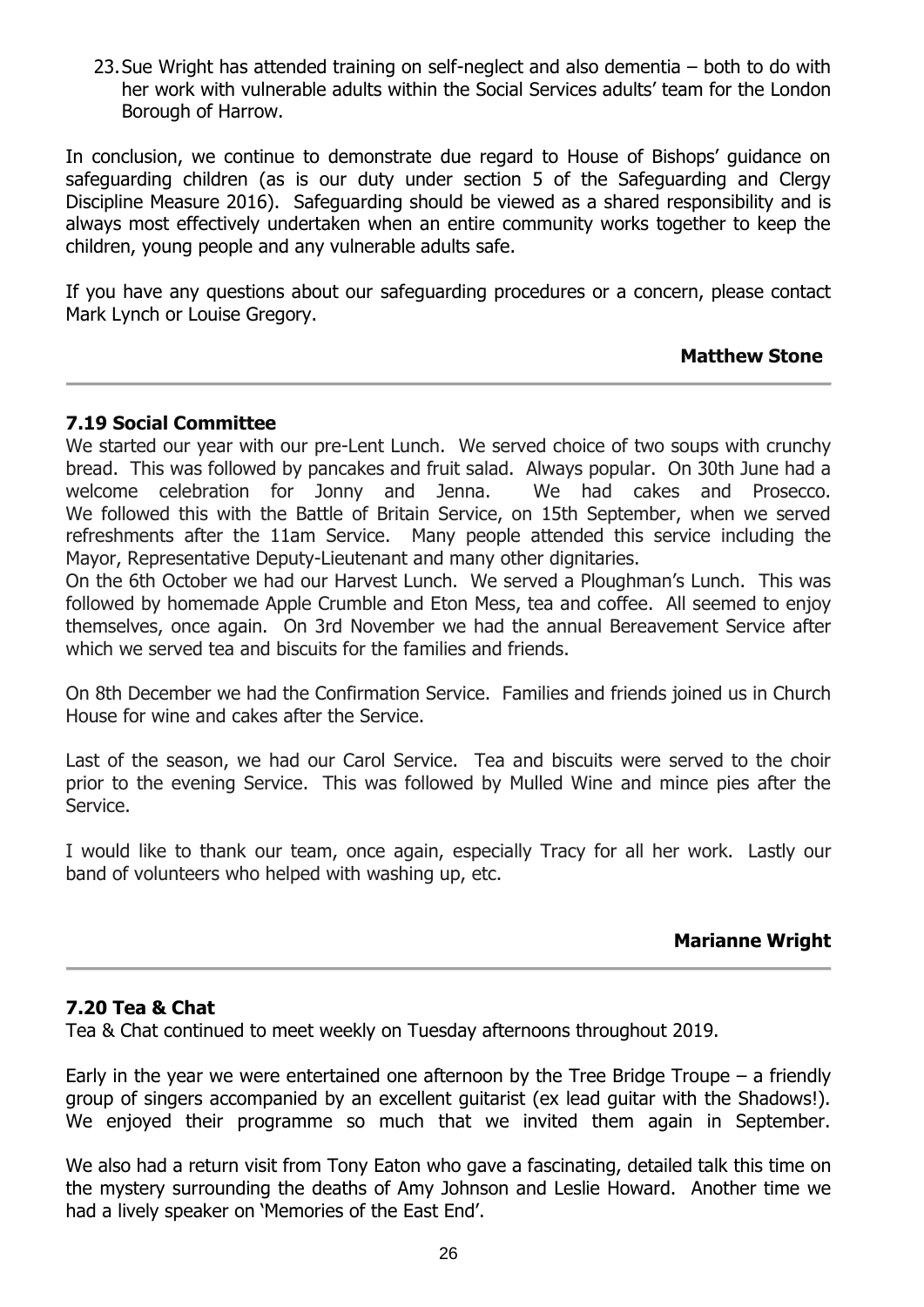A representative from the charity Mission Aviation Fellowship (MAF) gave an informative talk about their work in remote corners of the world. Arising from this, to contribute to their fundraising, we took on one of their boxes to collect used & unused postcards. We had an enthusiastic response from various sources and our first box was soon filled.

We arranged two Fish & Chip lunches during the year and the usual Strawberry Tea in June and all these events were very well supported.

The children from Aylward Primary School made their annual visit to sing and show their work of which they were rightly proud. We were fortunate to have St John's School 'Sing Up' club at the final December meeting to provide a Christmas event for us with their cheerful presence and lovely singing. Warm mince pies completed the occasion.

Alongside all these activities, we sometimes challenged ourselves with quizzes or Beetle. It was good to welcome Jonny and get to know him when he is able to spend time with the group.

Accident and illness has kept one or two people away for a while but the tea and the chat have continued to flow, and there is always a warm welcome each week to anyone who comes.

#### **Sylvia Daniels and Sheila Oliver**

#### **7.21 Welcome at St John's**

As ever, rain or shine, two members of the Welcome Team are always there at the South Door to greet folk attending the 9.30am Parish Communion, a Welcome Pack for any newcomers at the ready! People often comment on the friendly atmosphere of St John's and on how people go out of their way to ensure folk new to our church are quickly made to feel part of our community.

There are currently ten church members committed to being on the rota and I would like to encourage more people to join our friendly team. It is a good way to get to know our church family!

On behalf of the whole congregation, I would like to thank all the Welcomers for their continued loyalty and commitment. In particular, grateful thanks to Gemma Sutherland for all her help on the 3rd Sunday of the month over several years. We are delighted that Mark Johnson has re-joined the team following his return from New Zealand. Mark will be taking Gemma's place on the rota.

# **Rosemary Mackenzie-Corby**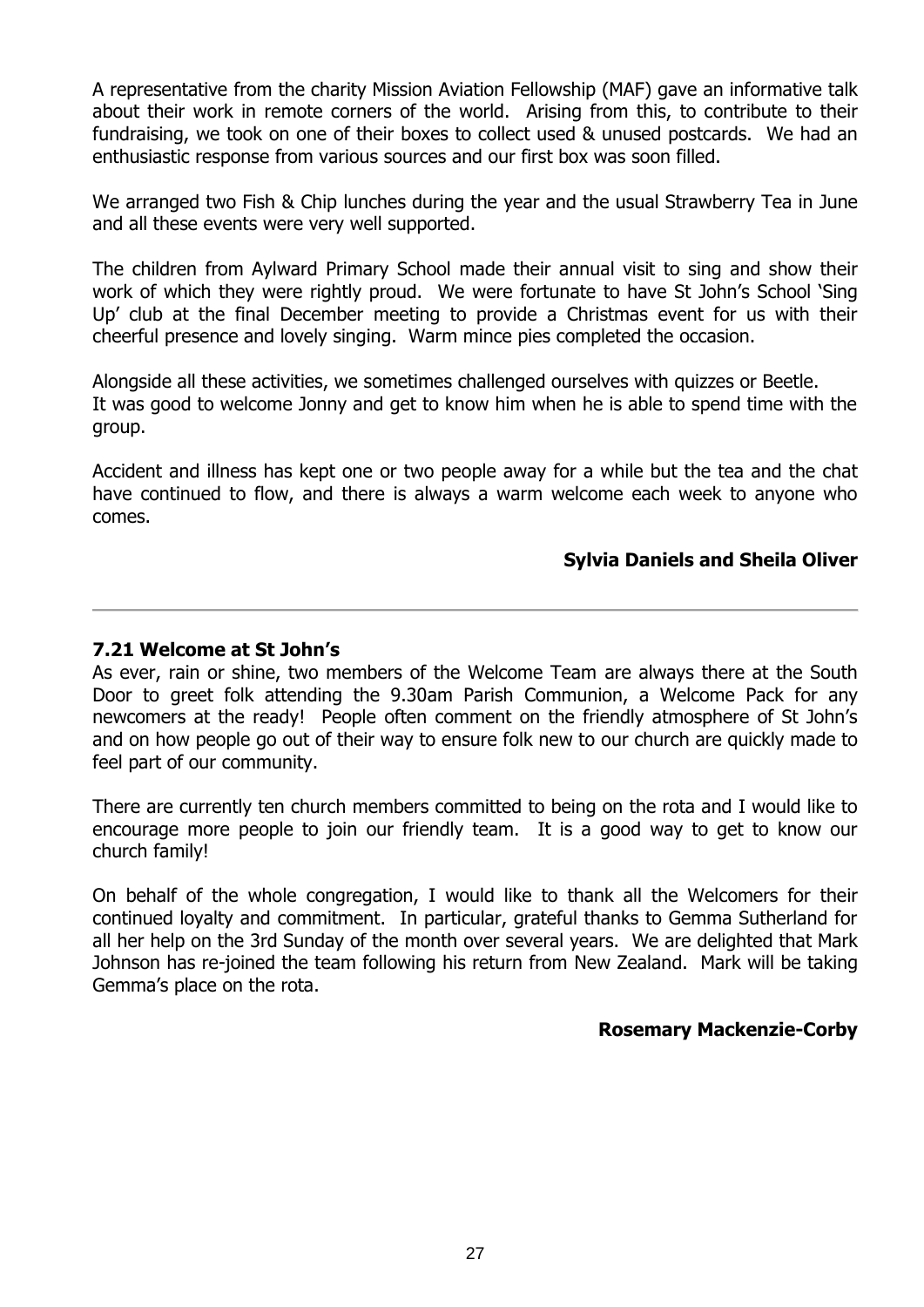# **7.22 Youth Group**

Our Youth Group numbers remain steady and we have welcomed some new young people over the past year. We have fifteen members with between eight and twelve attending regularly. We try and meet monthly and always provide activities which are fun including: trampolining, laser tag and ten pin bowling in Watford. We sometimes meet at The Rectory and in July enjoyed a BBQ (Louise Gregory was an excellent chef!). In November we attended the fireworks at Harrow RFC. In December we arranged a Christmas party at The Rectory.

**Daniel McKeon**

# **8. Assistant Curate's Review**

Over a year ago we were tentatively exploring coming to St John's for my curacy. Not knowing a huge amount about the Church or congregation, this always felt like a big step on the journey of ministry. However, over the past six months, we have felt incredibly welcomed into this worshipping community and I find myself increasingly grateful for being able to serve my title post at St John's. Jenna and I have felt so incredibly welcomed by everyone and this makes settling into a new community so much easier. In a very good way, we feel like we have been here longer than six months, simply because of how at home we feel here!

Yet it seems to me that St John's is more than just a warm welcome. From what I have observed, there is such a commitment to God and the mission of the Church. The church's mission works in many different ways, from outreach groups like Little Fishers and Tea & Chat, to the essential behind the scenes work like setting up for services and flower arranging. All stems from a love of Jesus that encourages us to do what we can, in our own way, to contribute to the mission of God within the community of St John's.

As part of being a curate, there are a lot of first-time events. I find myself constantly doing things that feel out of my comfort zone. From all-age services to funerals, I am grateful to everyone for their patience and encouragement as I try (and sometimes fail!) to get these things right. I am very blessed to be richly encouraged by everyone which gives me the confidence to try new things in the future. It is a joy to be a curate in a place that is so committed to building others up and celebrating everyone's gifts and talents.

During the process of ordination, I was asked to articulate why I felt called to ministry in the Church of England. My answer was that the Church of England has a breadth of traditions that allows there to be a worshipping community for everyone. I think St John's truly captures the heart of what the Church of England is about by offering a range of services to enable as many people as possible to engage with God. It means that no week is the same at St John's which is one of the many reasons I love being the curate here. Being involved with everything from Evensong to Engage is a joy and I am glad that St John's incorporates the different traditions across the Church of England.

And then there was Christmas! It was an amazing first Christmas full of celebration and times of worship. We welcomed hundreds of people through the church doors over Christmas to tell them about the story of God with us. I observed how passionately St John's puts their heart and soul into bringing these services into fruition so that we may share the hope that Jesus brings into our lives. Although Christmas was four months ago,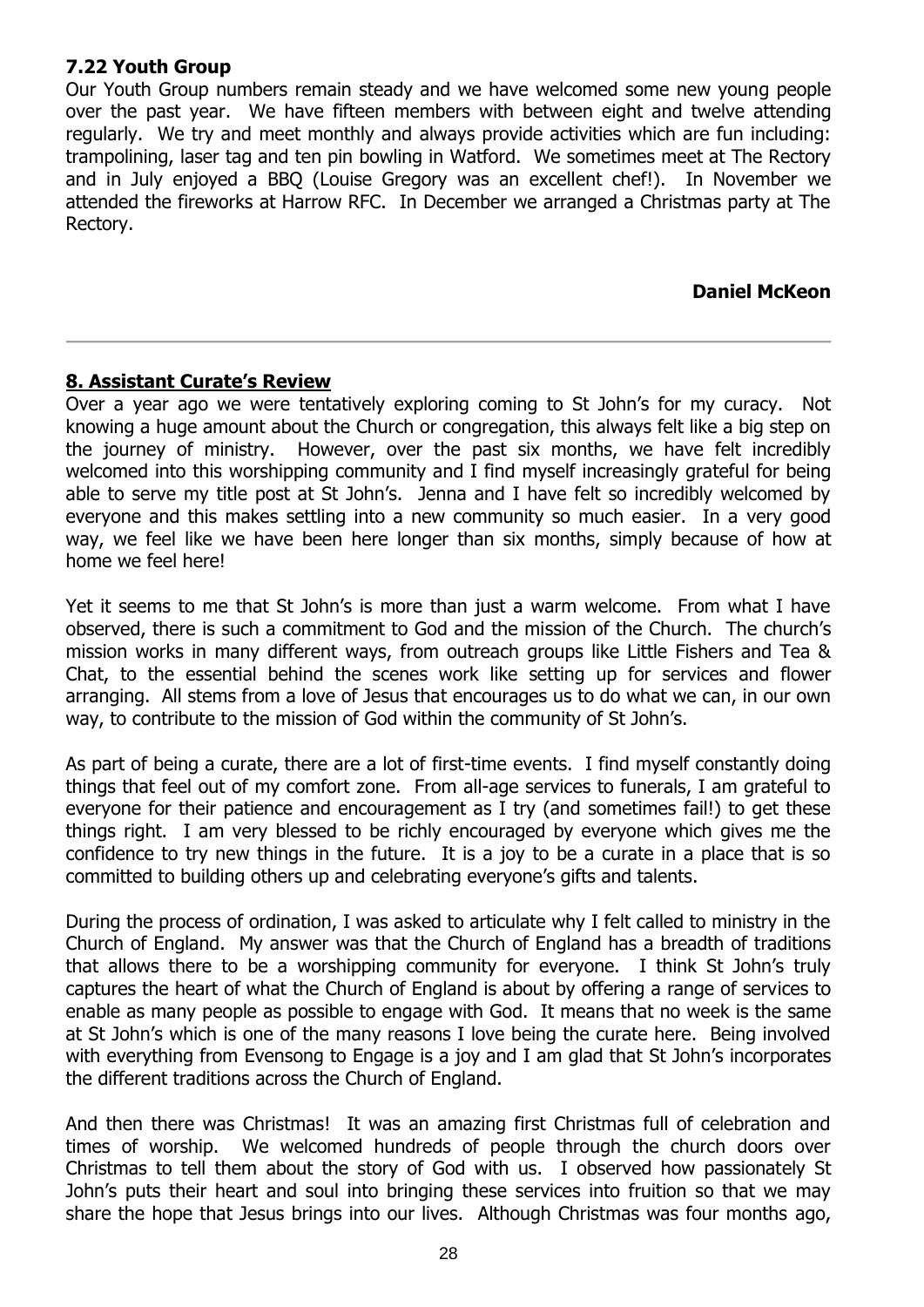the passion to serve others does not waver at St John's. I am proud to be a part of a community that deeply loves Jesus and does all they can to serve him in a myriad of different ways. I hope and pray this love continues to grow and expand further into Stanmore and beyond in the coming years.

# **The Revd Jonny Rapson**

#### **9. Rector's Review**

The Annual Parochial Church Meeting is a great opportunity to look back and reflect on all that took place in and through St John's Church in 2019. Having read the various group reports and studied the accounts, it is pleasing to see in writing my ongoing feeling that we continue to be an active church with a dynamic congregation. We do rather a lot, both spiritually and socially, as we grow together and support one another as a church family. We are also an outward looking church, willing to engage with the local community and wider borough as we seek to live out our faith in word and deed. In this way we live by the early church model of Acts 2:42 "they devoted themselves to the apostles' teaching and fellowship, to the breaking of bread and the prayers" and also the message in James who tells us to "...be doers of the word, and not merely hearers" (James 1:22).

Much has happened that is good and for which we give thanks to God. I have been aware of his providence during the challenges of erroneous business rates and the difficult decision we had to make to evict tenants from Church House Cottage. The words of Joshua 1:9 have been a source of constant encouragement: "Be strong and courageous...for the Lord your God is with you wherever you go."

We continue to offer a range of services each week and most Sundays there are four or five to choose from. We have welcomed a number of new adults and children who have joined our 9.30am congregation and seen Engage, our contemporary evening service, go from strength to strength with its average congregation being 30-40 people.

It is not just what we do on Sundays that matters, however! We have provided opportunities for study through our four Home Groups (new members are always welcome!). Outreach is an essential part of our life together and much is achieved through Little Fishers Parent & Toddler Group and Tea & Chat. We continue to support Firm Foundation, the Harrow Homeless Charity, in financial and practical ways, as well making regular trips to deliver produce to the Harrow Foodbank. We have also supported a number of charities including: Bereavement Care, Capital Mass, Christian Aid, Diocese of London's 2019 Lent Appeal, Flyspec, the Children's Society, the Mission to Seafarers and Tearfund.

In addition to my priestly work, I continue to spend time engaging with the parish and beyond in a number of different ways. The current list includes:

- 1. Jointly lead the Wolstenholme Study Group
- 2. Chair of Stanmore Charities
- 3. Chair of Governors to St John's School
- 4. Padre to 2236 (Stanmore) ATC Squadron
- 5. Chair of Trustees to the Bernays Memorial Institute
- 6. Member of the Stanmore Park Metropolitan Ward Panel
- 7. Member of the Deanery Mission Team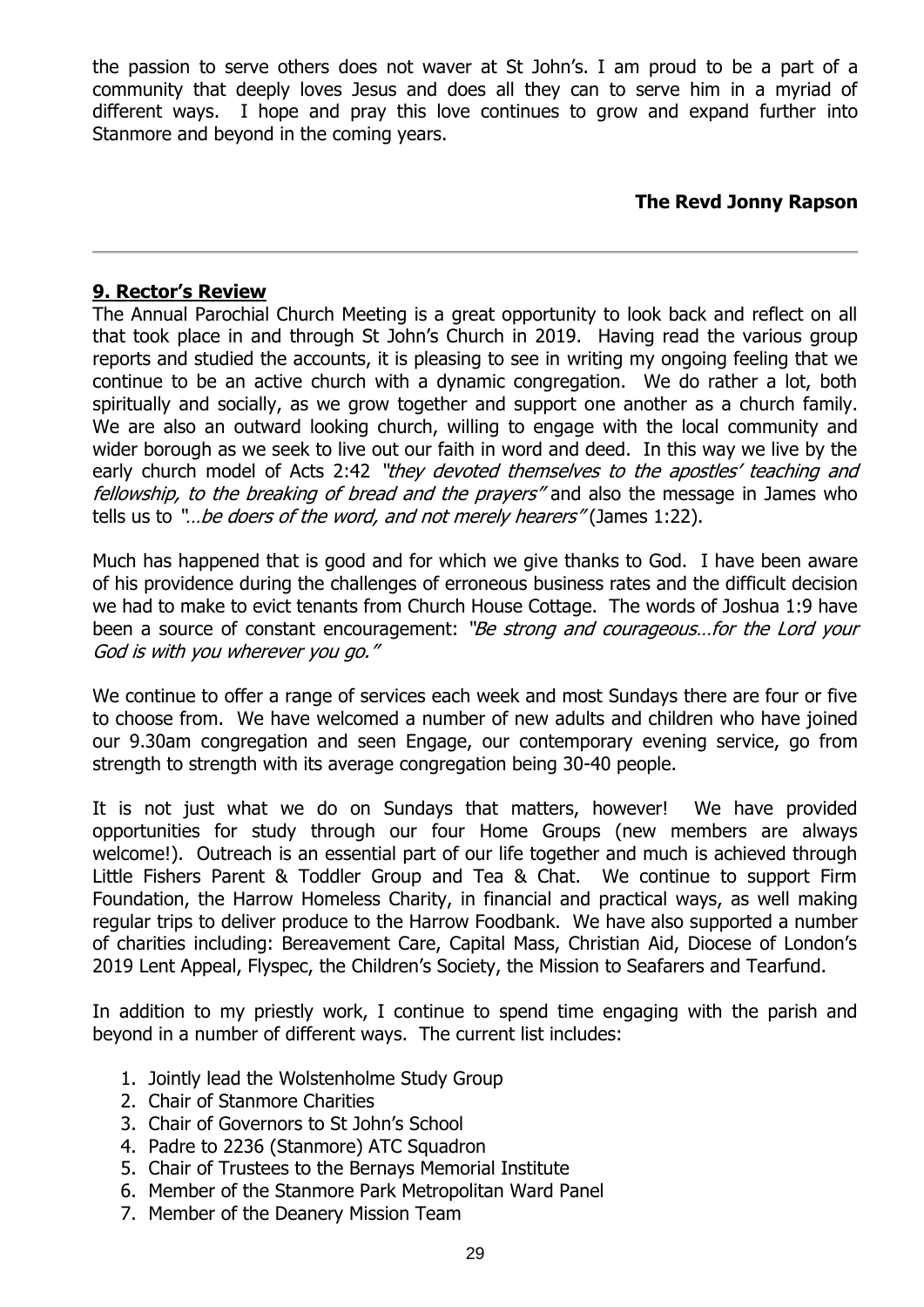- 8. Member of New Wine Leaders' Hub for North West London
- 9. Clergy Ministerial Development Review Consultant

As Rector, I remain very involved at St John's School where I give regular assemblies, and termly Eucharists for Years 3-6, on top of my fairly heavy governance responsibilities. I delivered termly assemblies to Aylward Primary School and enjoyed welcoming their Year 4s, as well as the Year 4s from Stanburn Primary School, to visit the church in the summer term. We have also welcomed some 240 Year 11 students from Bentley Wood High School to the church and had the important responsibility of teaching them about Christianity. Art students from Stanmore College have made use of the church and churchyard. Long may all of this continue.

A particular highlight of the year was the arrival in June of the newly ordained Jonny Rapson and his wife Jenna who have quickly become part of our community. It is a particular joy to work with Jonny and for us as a church to share in his training during his three years with us as Assistant Curate.

Our relationship with Stanmore Baptist Church, St William of York RC Church and Stanmore Chapel continue to flourish. Some of us pray with their clergy/ministers each month. We take part in the Good Friday Walk of Witness which begins at St William of York RC Church and end in St John's Church where we host a united service. In 2019 I preached at this service. This year Stanmore Baptist Church hosted the United Advent Service on Advent Sunday, with Jonny leading the band and Becky Stone preaching. It is great to worship God with friends from other denominations!

I am now in my final year of the MA in Christian Leadership and have a 15,000-word dissertation to write. I remain grateful to the PCC who have made a significant contribution towards the fees.

I am, as always, enormously grateful to the large number of people who work faithfully, tirelessly and often quietly in the background towards the mission, ministry and upkeep of our church. I would not be able to manage without you, huge thanks to you all.

Looking ahead, I pray that each of us, as members of St John's, will continue to take our faith seriously, give time to growing as Christians and make even more effort to attend church regularly. Life is so incredibly busy for all of us and the challenge is to make sure we put God at the centre of it. The Psalmist has advice for us all "Be still and know that I am God" (46:10) and "For God alone my soul waits in silence, for my hope is from him" (62:5). Stillness and silence are hard to come by, but the reward of making space for them cannot be underestimated.

With my love and prayers

**The Revd Matthew Stone**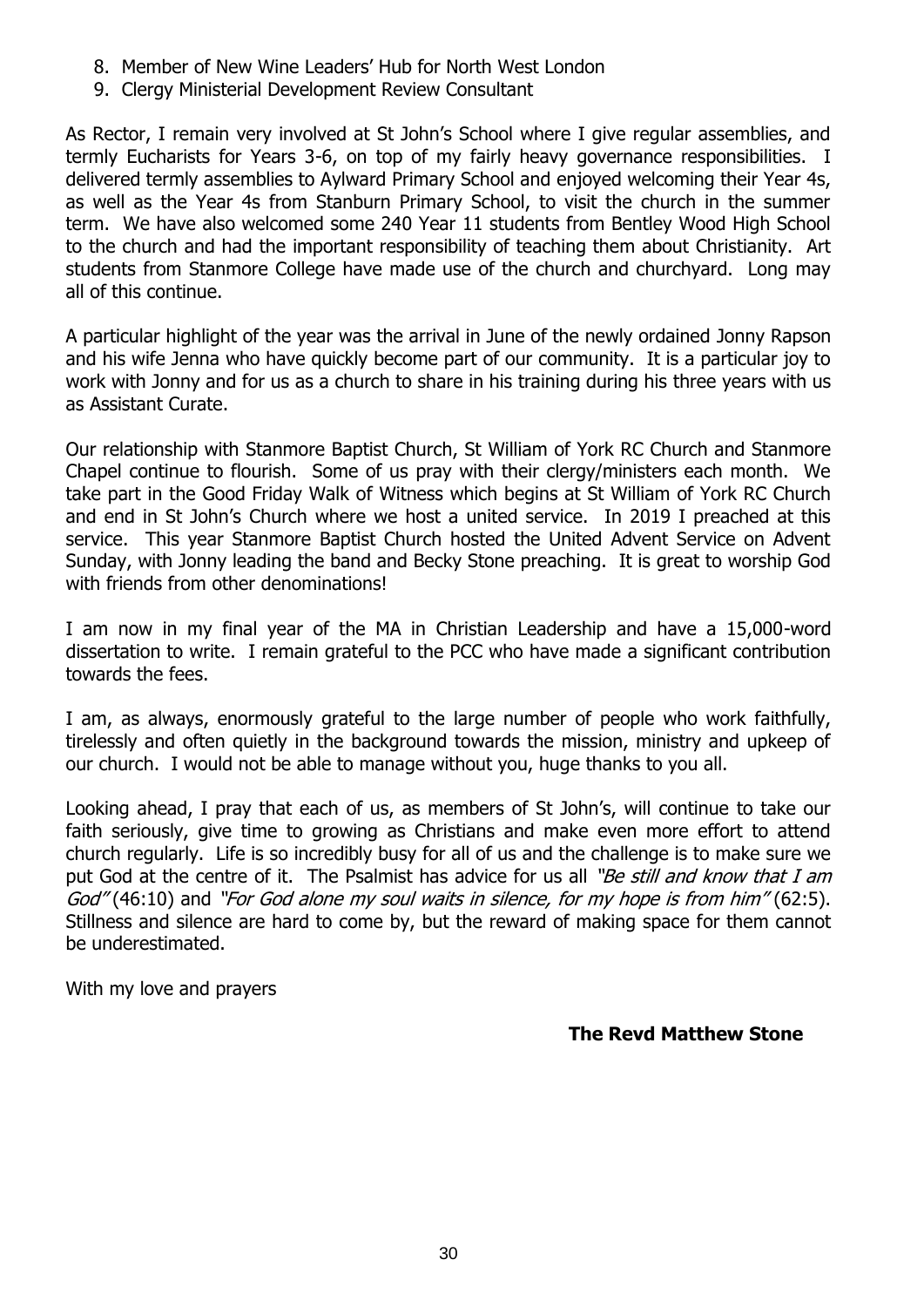This page is intentionally blank